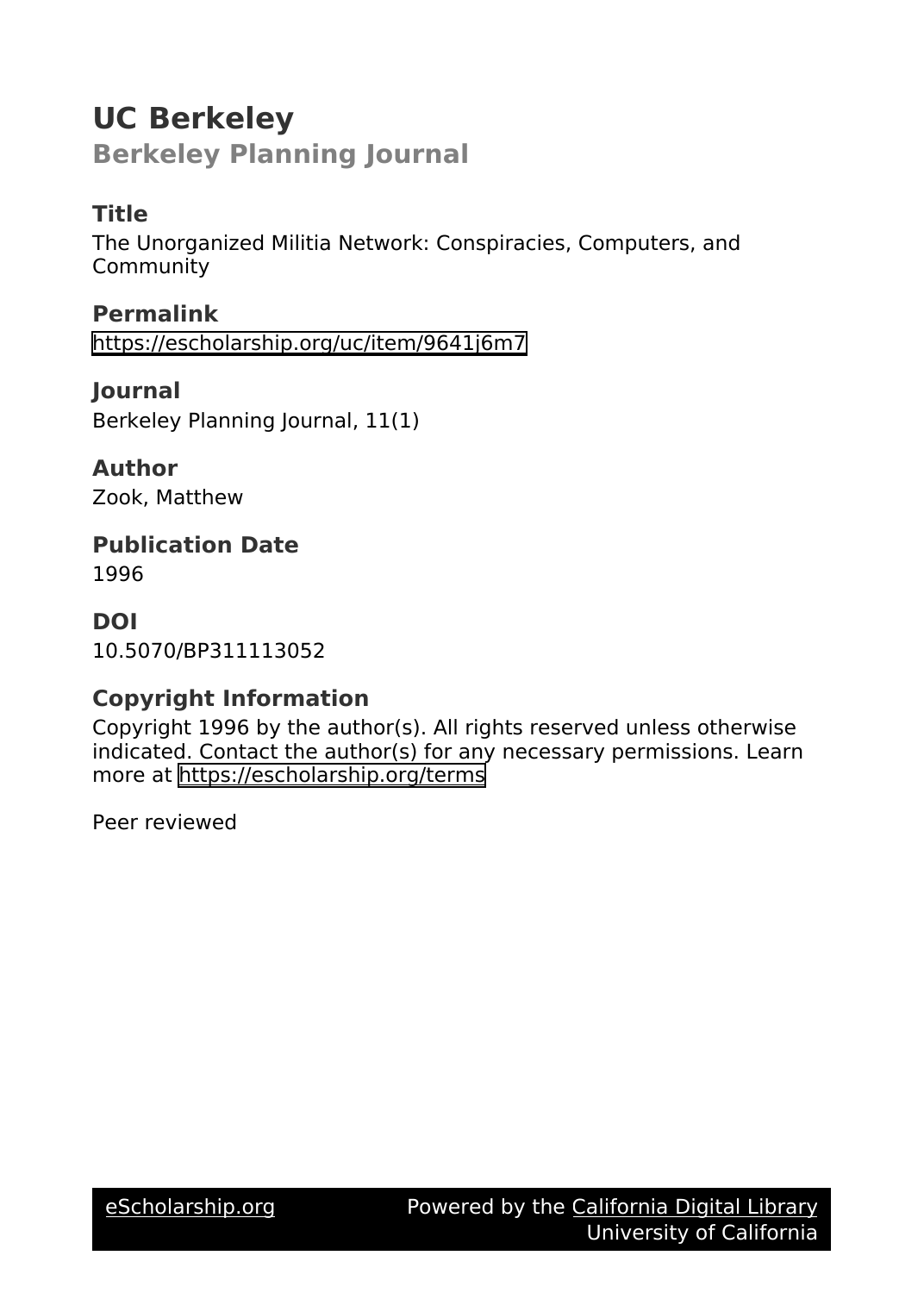#### THE UNORGANIZED MILITIA NETWORK

#### Conspiracies, Computers. and Community

## Matthew Zook

This article surveys the presence of the Unorganized American Militia movement on computer networks and explores how the Militia movement uses computer networks to build an "imagined network community". The transformation of computer networks from a tool of the academic elite to a mass consumption commodity offers new potential for social organization. This transformation also allows for new conceptions of community and the way relationships based on shared identities are built. This article argues that computer communications can help communities imagine themselves and expand.

The bombing of the Alfred P. Murrah Federal Building in Oklahoma City on April 19, 1995 brought a little known element of U.S. culture into the spotlight. The Unorganized American Militia movement<sup>1</sup> has been the subject of numerous press, civil rights, and exposé reports, and promises to remain on the front pages for the foreseeable future. Paralleling the rise of the Militia is the maturation of computer mediated communications from a tool of the technical and academic elite to a mass consumption commodity. These computer technologies have allowed locally-based groups and isolated individuals to connect with one another and create a shared identity. This identity, based on the connections mediated by computer communications gives its members a bridge from the local to a networked organization.

While the case of the Militia is interesting for its own sake, it also raises deeper questions for other grassroots movements, communities and society in general. Current conceptions of identity and community are challenged by the formation of new relationships facilitated by the introduction of new communication technologies. This article explores how the Unorganized America Militia movement has utilized the technologies of computer communications, to build an

Berkeley Planning Journal 11 (1996): 26-48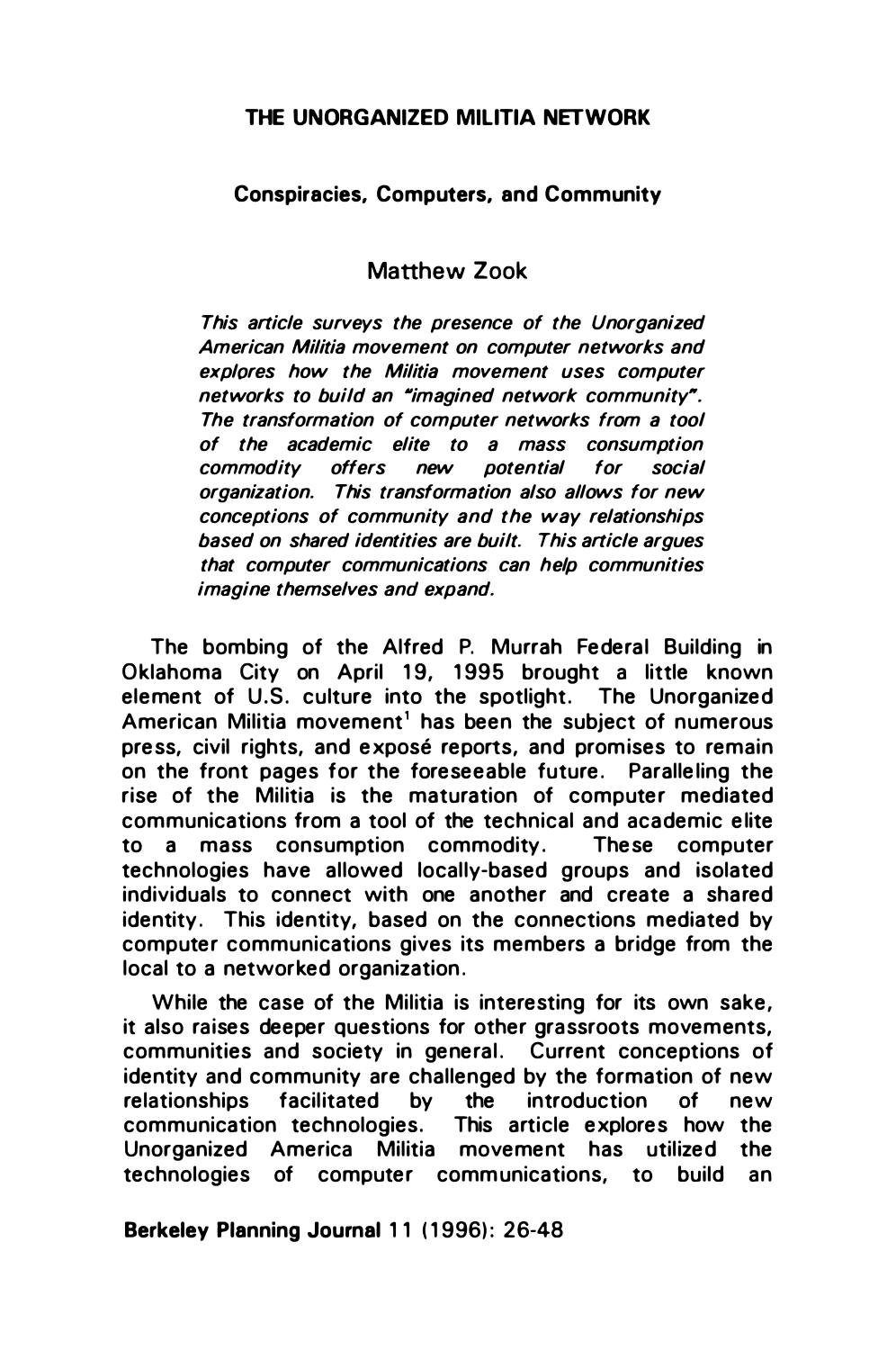"imagined network community", that is, a group of like-minded individuals joined by computer networks where the process of identity formation plays as large of a role as the coordination of specific actions. While the Militia movement differs from the concept of "imagined communities" introduced by Anderson ( 1 991) in his study of nationalism, his ideas provide a insightful framework in which to analyze the Militia.

This article provides a survey of how the Unorganized America Militia movement uses Bulletin Board Services, Web Pages, and newsgroup postings to build a networked community. While it is unclear whether the Militia movement will succeed in its organizing, its use of networks suggests ways in which computer-mediated communication can alter the structure of society and the way we imagine it.

## Brief History of the Unorganized Militia

Since the 1960s, civil rights and feminist movements have challenged the dominant social and economic systems for regulating race and gender relations. These structural changes were the backdrop against which the constellation of groups making up the Patriot movement emerged. No formal Patriot organizational structure exists. Rather, the movement consists of a network of independent groups scattered throughout the country. These groups include libertarians, religious fundamentalists, Common Law Courts, white-supremacists such as Christian Identity, Posse Comitatus, and Aryan Nations, and the Unorganized Militia (Berlet and Lyons 1995; Cooper 1995b; Dees 1996; Stern 1996). Over 800 Patriotoriented groups located in all 50 states have been identified, and some estimates place total membership at as many as five million people (Janofsky 1996). The Patriot movement is a grassroots movement which believes that the federal government is becoming increasingly dictatorial with its regulatory power over taxes, guns and land-use . Inherent to this belief structure are the conspiracy theories which accept that an elite establishment controls the federal government and is plotting to implement a New World Order that would strip citizens of their constitutional rights.

The Unorganized Militia is the armed wing of the Patriot movement which traces its origins to the Ruby Ridge confrontation between the FBI and white separatist Randy Weaver in August, 1992. During the standoff, federal agents killed Weaver's wife and son, and a friend of Weaver's killed a government agent. The killings of Weaver's wife and son,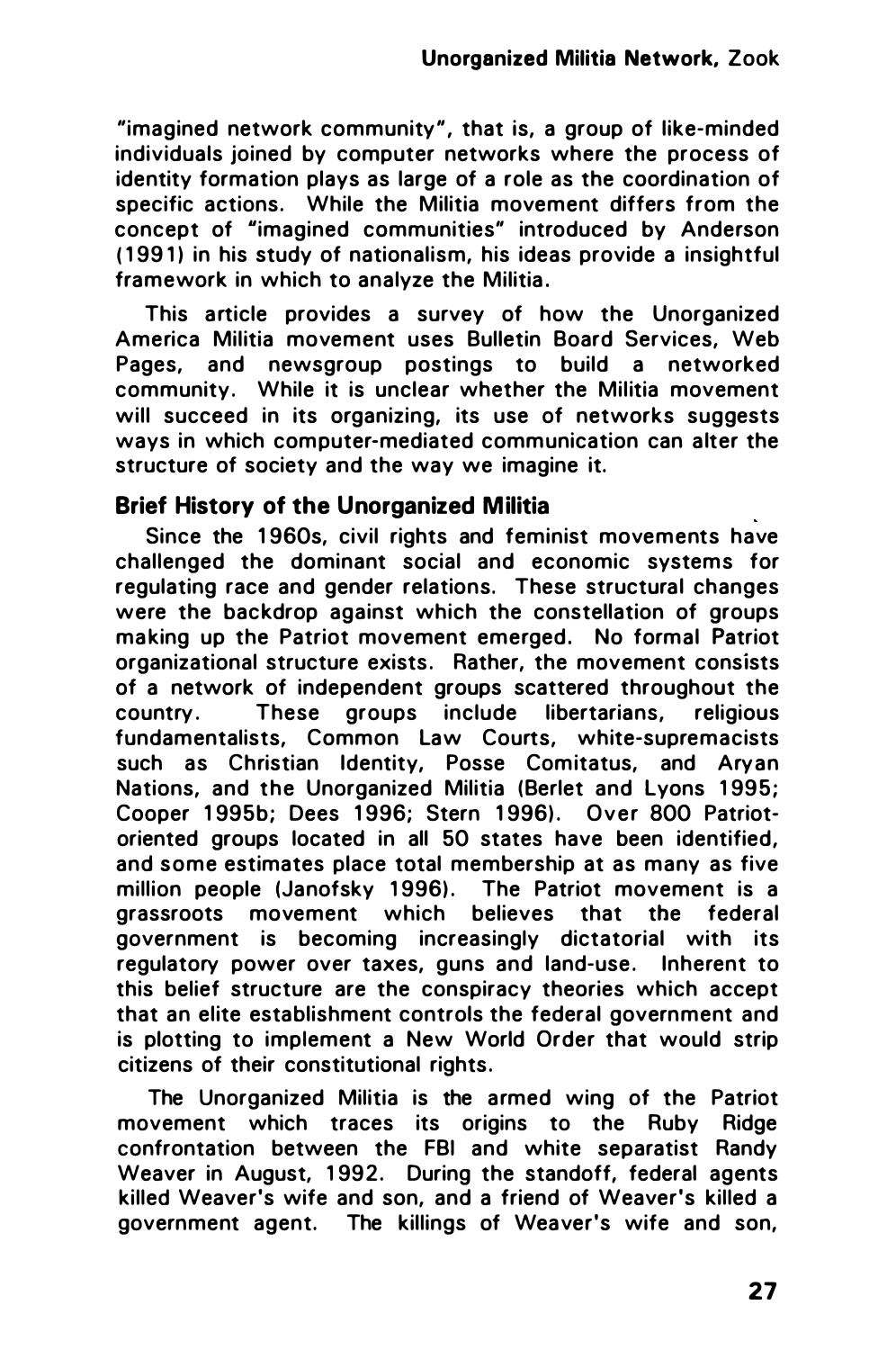along with the FBI's secretive handling of the shootings, quickly made Ruby Ridge a cause célèbre of the danger posed by the federal government. The confrontation at Waco, Texas in 1993 that led to the death of over eighty Branch Davidians was seen as further confirmation by the radical right that the government was a direct threat to civil liberties. The passage of the Brady Gun Control Bill in the summer of 1 993 was perceived by the fledgling Unorganized Militia movement as yet another step in the attempt to control citizens' constitutional means of defense against a tyrannical government. (Junas 1995; Ridgeway and Zeskind 1995)

In February 1994, John Trockman founded the Montana Militia (MOM), the first of the unorganized militias. The Militia movement grew quickly and by January 1 995, an emergency conference was called by the Northwest Coalition Against Malicious Harassment to address the situation of militia groups in the Northwest and the nation (Stern 1995). Three months later, the Oklahoma City bombing took place, and the two main suspects, Timothy McVeigh and Terry Nichols, were found to have connections to the Militia movement. More recently, the country has witnessed the standoff between the Freemen and FBI in Jordan, Montana, the arrests of the paramilitary Viper group, and increasing tensions with the Republic of Texas organization. The Militia movement has grown at a phenomenal rate and shows no signs of abating.

## Description of the Unorganized Militia

The total number of participants in the Unorganized Militia movement has been estimated at anywhere from 15,000 to 40,000 (Berlet and Lyons 1995). Although the constellation of groups within the Patriot movement is diverse, participating individuals "... all share a few characteristics: they are overwhelmingly white, almost entirely Christian, and predominantly male. And they are bitterly disappointed in what America has become." (Klanwatch 1996). No hard demographic data exists on the Militia 's membership but a recent Klanwatch report supports its description of a largely male population with its profiles of 1 1 6 prominent Patriots, of which only two are women. A survey conducted for this article of participants in a militia computer newsgroup, misc. activism. militia, supports this gender gap with women consisting eight out of 111 gender-identifiable participants .

It is very difficult to assign an overall philosophy to the Unorganized Militia because of the dispersed nature of the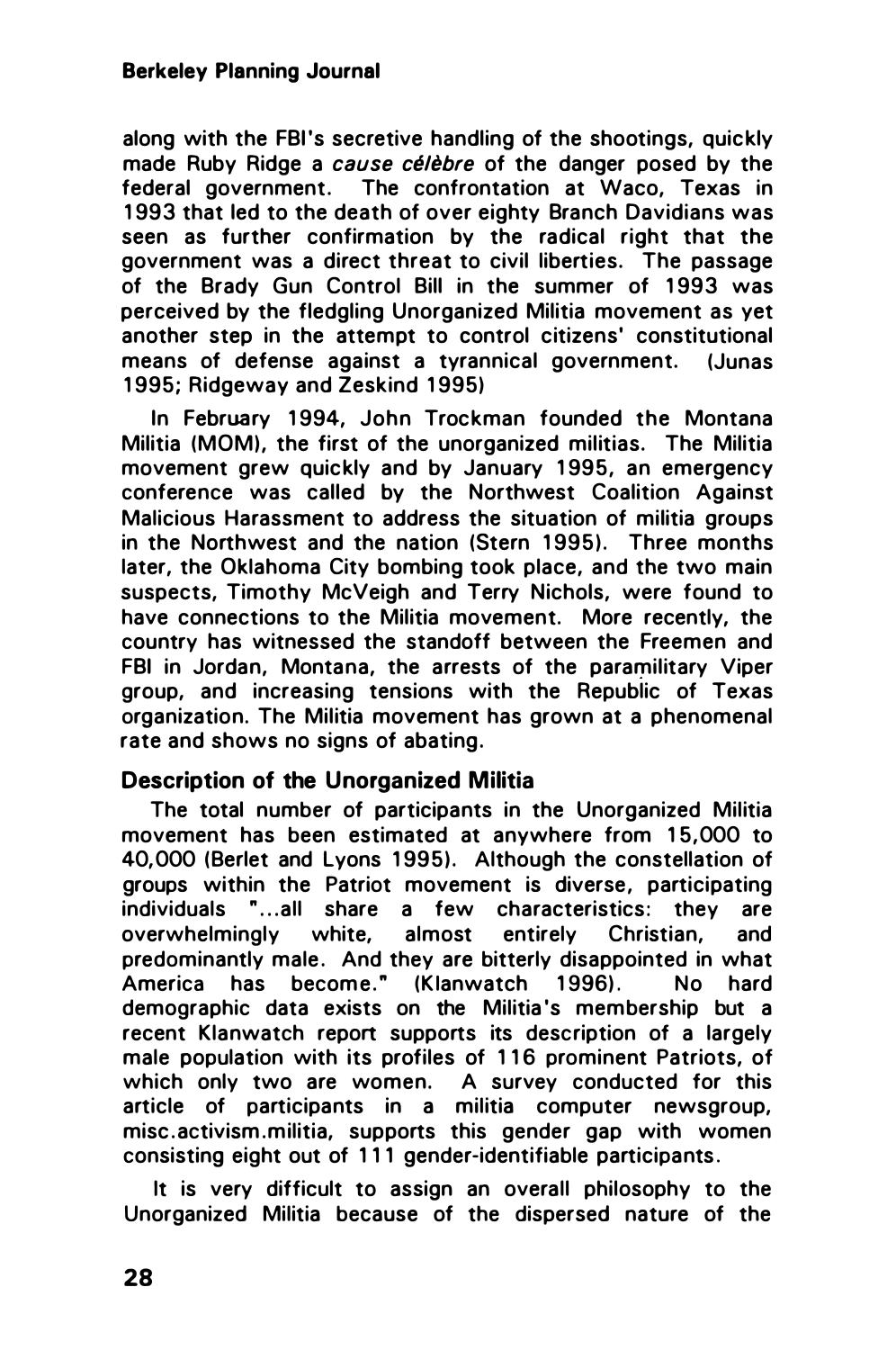movement. In fact, there have been serious disagreements within the Militias movement as evidenced by the Montana Freemen's issuance of a common-law arrest warrant for MOM founder, John Trockman (Pitcavage 1996). However, there are certain beliefs shared by all militia groups, as follows :

- 1. " Unorganized" Militias are Legal: This belief is essential for the existence of the Militia movement and not surprisingly is the most vehemently asserted. Militia members base their claim on the Second Amendment to the Constitution, "A well regulated Militia, being necessary to the security of a free State, the right of the people to keep and bear Arms, shall not be infringed." and similar language in state constitutions. Although federal courts have consistently ruled that the Second Amendment only addresses government-sponsored militias, the Unorganized Militia argues that this right belongs to individual citizens.
- 2. Fear of Globalization and the New World Order. Examples of this belief are the ideas that the United Nations is engaged in a plot to take over the United States or that hidden agents, cast in the guise of the Federal Reserve, Trilateral Commission, or Zionists, are controlling the world. Militia members point to the existence of foreign troops and weapons on U.S. soil, the current U.S. presence in the former Yugoslavia under U.N. auspices, and the prosecution of U.S. soldiers who refuse to wear U.N. insignias as proof of this conspiracy. This belief also includes concerns such as corporate control of the media and job loss from companies which downsize and move offshore.
- 3. Resentment Towards the Current Federal Government. The government is viewed as out of control and illegitimate for its attempt to regulate firearms, collect taxes and administer land. This belief is largely represented by gun-rights advocates who oppose any restrictions on gun-ownership. Also included are the militant members of the County's Rights movement and the Wise-Use movement who are opposed to the control of land at any level higher than the county.
- 4. Reaffirmation of Traditional Values. This belief encompasses fundamentalism both in regards to the constitution and the Bible. (Maxwell and Tapia 1995) Militia groups often assert that their purpose is to defend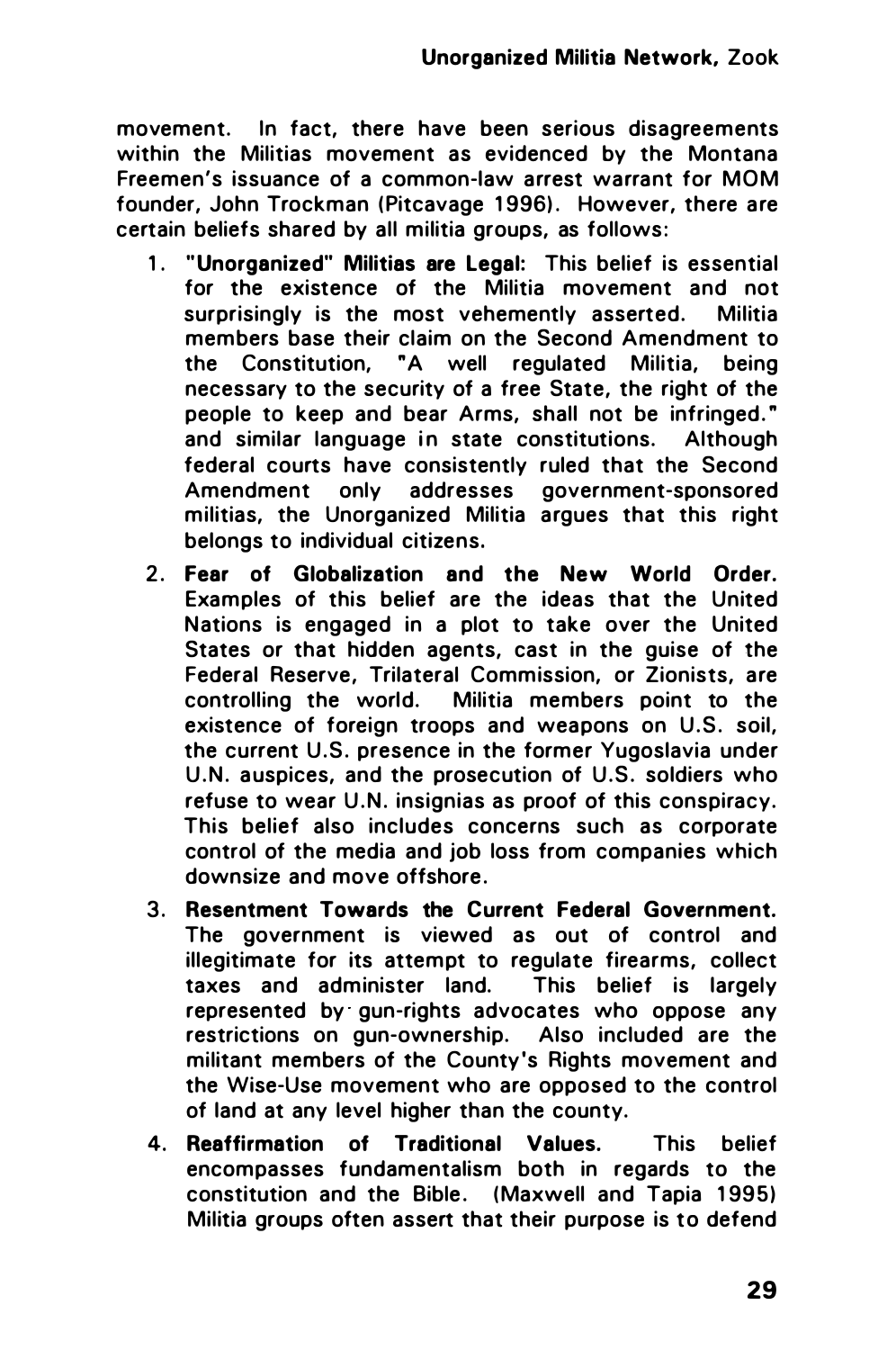the original meaning of constitution and return to a highly selective interpretation of the ideas expressed by the Founding Fathers, most notably Thomas Jefferson and Patrick Henry. They assert that current practices by the federal government, such as income tax, are illegal because they were not included in the Constitution. Fundamentalist interpretations of the Bible are also used as sources of direction for the Militia movement and in some cases to support beliefs in white supremacy<sup>2</sup>.

This is by no means comprehensive list of all the beliefs held by various elements of the Militia movement. However, it is indicative of the common strands that connect local militia groups with each other. The exact manner in which these three beliefs are verbalized differs from group to group but there are some widely shared interpretations.

## Presence on Computer Networks

One of the key contributing factors to the Unorganized Militia rapid growth has been the use of computer networks to communicate cheaply, quickly, and on a broad scale. Militia members are able to make contact quickly and easily with likeminded individuals to trade information, discuss current conspiracy theories, and organize events (Cooper 1995a). This section examines the Unorganized Militia's use of Bulletin Board Services, World Wide Web homepages, and Usenet newsgroups, and offers a brief analysis of each .

## Bulletin Board Services

A Bulletin Board Service, or BBS, consists of a personal computer, specialized software, a modem, and a phone line. As they are relatively easy to set up and manage, they have been utilized by the Militia movement and the right wing in general for the past ten years. One of the largest militia BBS is the Paul Revere Network, which has 281 locations across the country (Sovereignty Workshop 1996). A typical BBS offers its users electronic mail, on-line conferences, news and information files to download, chat lines, schedules of events, and alerts on pressing issues. Because BBSs are not connected to the Internet, it is easy to control access to them . For example, in order to use a BBS one has to answer a series of questions including name, address, and telephone number. Although it is possible to log in as a first time user with false information, many systems have various levels of security that only allow access to most sections after personal contact has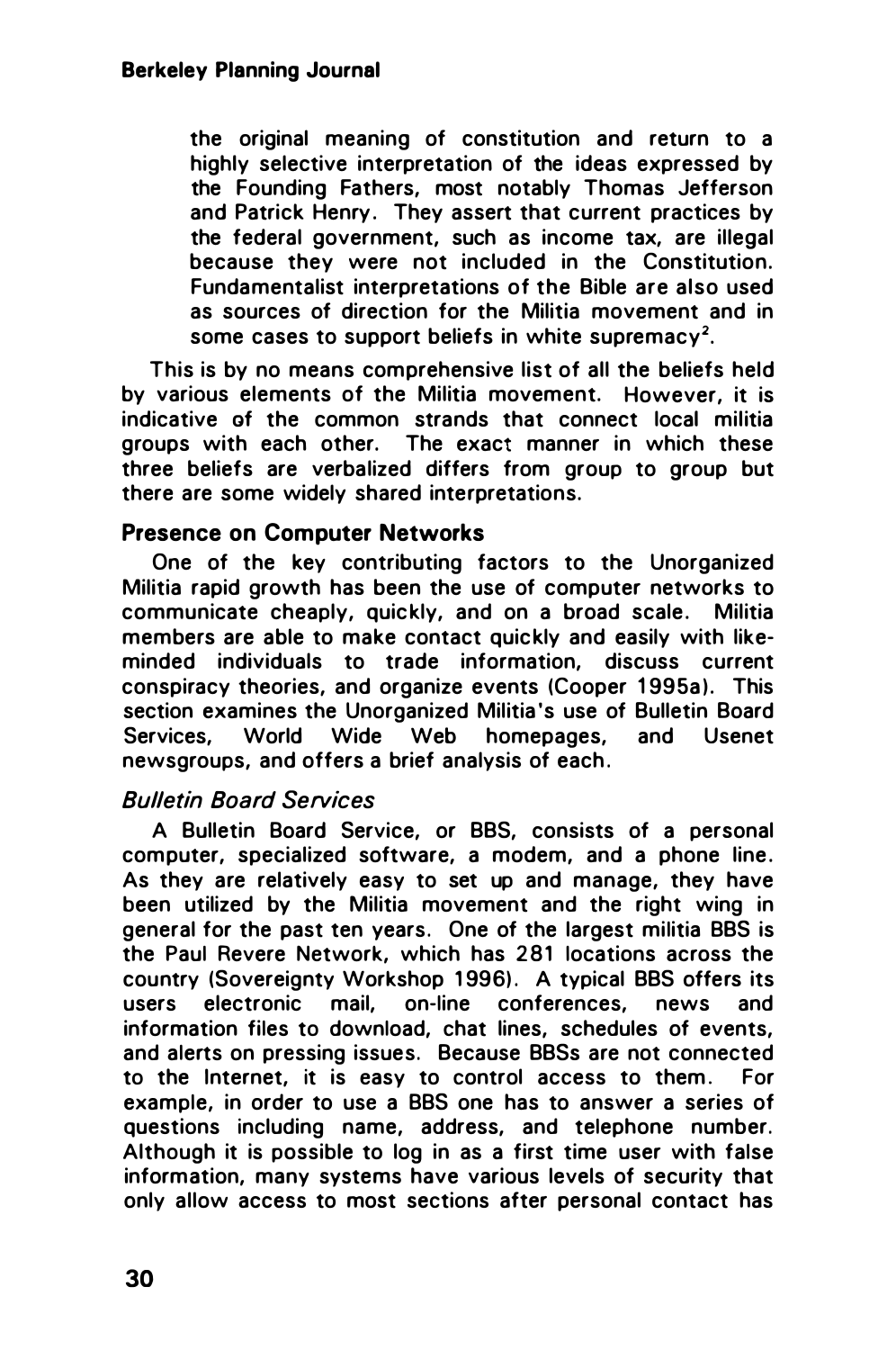been made between the new user and the system administrator.

This study conducted a survey of four militia- and patriotrelated BBSs to assess materials available on them and purpose. This survey is summary in Table 1 below. The most interesting findings from this summary are the specific nature of each BBS and their accessibility.

## Table 1

| Name                                                                                                 | <b>Purpose</b>                                                                                                                                                                                                                                                                                                                  |  |  |  |
|------------------------------------------------------------------------------------------------------|---------------------------------------------------------------------------------------------------------------------------------------------------------------------------------------------------------------------------------------------------------------------------------------------------------------------------------|--|--|--|
| <b>Associated</b><br><b>Electronic News -</b><br>Indianapolis, IN<br>$Access =$<br><b>Restricted</b> | "This board is intended for the use of people who<br>know that our liberties and the<br>already<br>Constitution of the United States of America are<br>in dire peril. We are not here to argue with the<br>ignorant, nor provide 'proof' for the disbelieving.<br>We are a network of doers, not whiners or<br>talkers."        |  |  |  |
| Bullet $Box4 - S$ .<br>Pasadena, CA<br>$Access = Open$                                               | "THE BULLET BOX Bulletin Board is part of<br>SurvNet and PRN Networks, an attempt to bypass<br>the mass media bias against firearms."                                                                                                                                                                                           |  |  |  |
| Sovereignty<br>Workshop -<br><b>Mission Hills, CA</b><br>$Access = Open$                             | "The ONLY focus of this board is to inform<br>the different classes<br>Americans<br>about<br>— of<br>Citizenship available in this countryEach class<br>is often treated DIFFERENTLY than one of the<br>others, and each class has<br>different<br>Rights,<br>different tax obligations, and different political<br>standings." |  |  |  |
| 76 BBS - North<br>Carolina<br>$Access =$<br><b>Restricted</b>                                        | "These are the times that try men's souls. The<br>summer soldier and the sunshine patriot will, in<br>this crisis, shrink from the service of his country:<br>But he that stands by it now, deserves the love<br>and thanks of man[sic] and women For the<br>Restoration of the Republic!"                                      |  |  |  |

## Summary of Surveyed BBSs<sup>3</sup>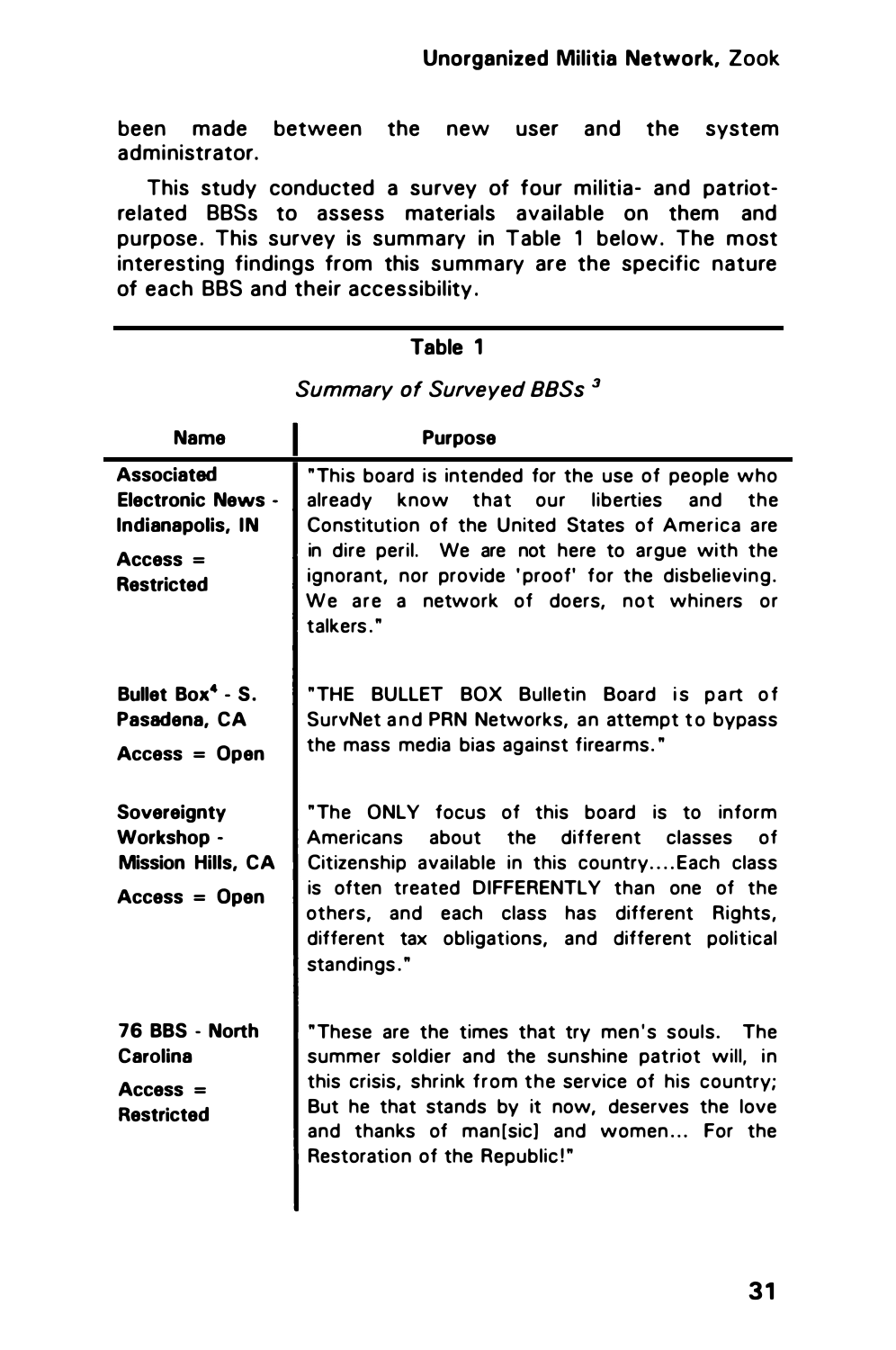#### Berkeley Planning Journal

They are not designed for people who are simply "surfing". They have a specific audience that they are intending to reach. and which they make clear immediately upon logging in. There are major differences between BBSs that grant full access upon the first call and those which have different layers of security. Those offering open access, Bullet Box and Sovereignty Workshop, are interested in distributing information. Those requiring security checks, Associated Electronic News and 76BBS, present themselves as "doers " interested in militia organizing. The two "doer" BBSs also provided opportunities for security-cleared users to access and exchange information on local militia events and meetings.

This brief survey is useful in highlighting the fact that major players within the Militia movement such as Linda Thompson<sup>5</sup> rely on BBSs as a vehicle of communication that can be both widely distributed and restricted. This serves both to make the militia's message accessible while reinforcing the sense of belonging to militia community, e.g., the need to obtain a security clearance. Furthermore, due to the specificity of their content and purpose, BBSs serve to concentrate and reinforced the beliefs of the Militia movement. Those inclined to believe and join a militia unit will find nothing but confirmation of their fears and prejudices.

#### World Wide Web - General

The World Wide Web<sup>6</sup> has grown in the past four years from nothing to the fastest growing segment of the Internet with over 10 million users (CommerceNet/Nielsen 1995). Its ease of use and the ability to download text, graphics, pictures, sounds, and video clips with the click of a mouse has brought a surge of new users to the Internet. Among these new users are the Unorganized Militia and Patriot movements, which currently have dozens of sites. The research for this article consisted of an initial keyword search for Unorganized Militia web sites which produced numerous "hits". These web pages often contained links to other Militia-related and right-wing sites. This article surveyed 21 web pages that were judged to be representing a specific militia group rather than a single individual or Patriot conspiracy information provider. These sites were then evaluated according to popularity, technical sophistication, and self described purpose and membership.

Because the World Wide Web allows anyone to present themselves as anyone or anything, it is difficult to determine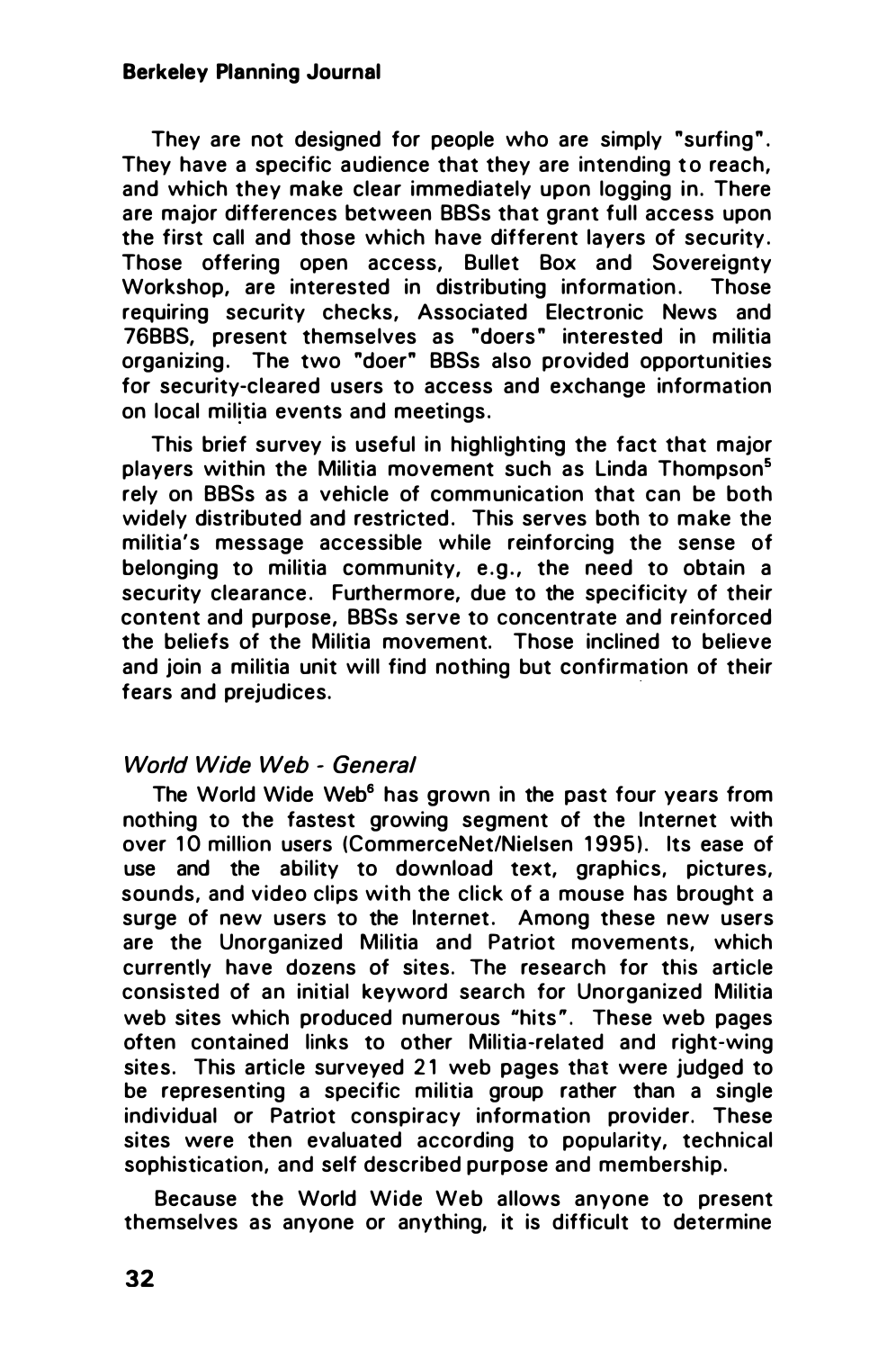which Web pages are representative of larger groups and which are the work of individuals with aspirations of grandeur. However, it is possible to make cautious judgments of the importance of a page based on its popularity and sophistication . Some web pages have a "counter" attached to them that measures the number of times a page is accessed. This is useful to give a sense of the popularity of a site, although it does not differentiate between an idle curiosity seeker and someone searching for militia news or commentary. Moreover, these numbers must be accessed carefully as they can be artificially inflated by the owner of the page to convey a sense of vitality to a site .

The sophistication of a site represents the amount of time that people are willing to devote to an issue and can serve as a proxy, with extreme reservations, of the dedication shown by the webmaster of the site. This information for the twenty-one sites surveyed is contained in Table 2 below.

As Table 2 indicates, there is a sizable presence of the Unorganized Militia on the Web, and the sites are growing quickly in number and sophistication. Ten of the sites appeared in the nine·month interval between the two surveys, and these newer sites were overall more technically sophisticated than the older sites. The sites also ran the gamut in geographical specificity from catering to the nation or a region, such as the US Militia and the Regiment of Dragoons sites, to being county specific like the Stark County, Ohio site.

In terms of content, the militia pages were in complete unanimity on the need to defend the Constitution against the New World Order. Many pages made this topic their primary focus both in their own writings and in the links to supporting materials. There is greater difference among the pages in regards to traditional values. Among the eleven sites surveyed in April, fundamental Christianity is present and emphasized at two sites, five sites make overtures to all religions, and four sites make no mention of the subject. In regard to racism, seven pages make anti-racist statements, four make no mention of race and none contain overt racist overtures. Finally, in the issue of gender, two take anti-sexist stands, two state welcomes to women, and the other seven are silent on the matter.

Clearly what gets presented on web pages could just be window-dressing but it is significant that some militia web pages, which are also a means of contacting new members,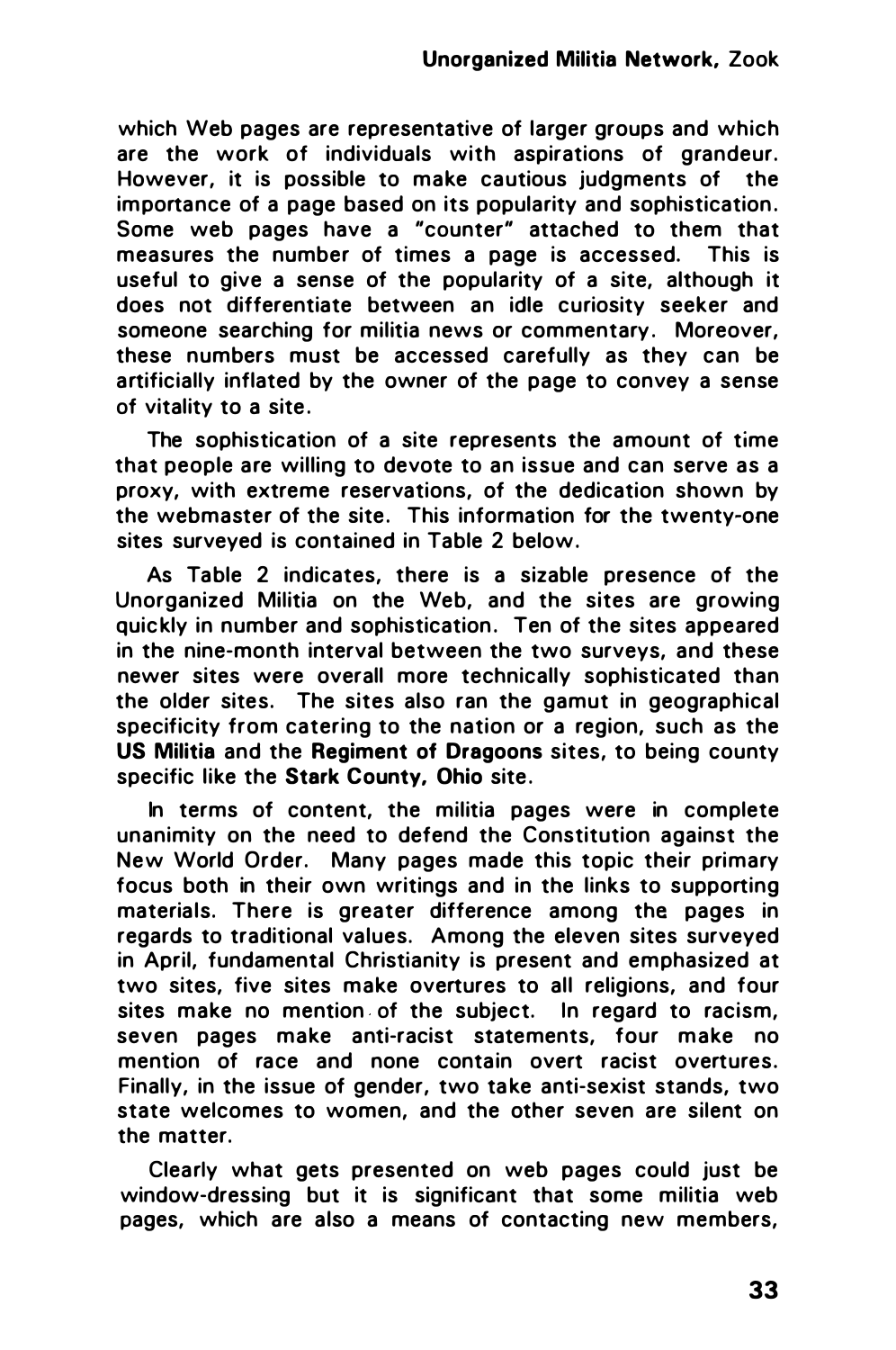make the stands that they do. The next section takes a more in-depth look at the two most popular militia web pages, Montana and Michigan, to analyze the representation of the militia on the Web.

|                                                         | April 19, 1996<br><b>Survey</b> |                                             | <b>January 10, 1997</b><br><b>Survey</b> |                                       |
|---------------------------------------------------------|---------------------------------|---------------------------------------------|------------------------------------------|---------------------------------------|
| Name                                                    | <b>Number</b><br>of Hits        | Sophis-<br>tication<br>of Site <sup>7</sup> | Il Number of<br><b>Hits</b>              | Sophis-<br>tication of<br><b>Site</b> |
| E Pluribus Unum (Ohio)                                  | 4,510                           | 4                                           | no counter                               | 4                                     |
| Michigan (Kent County)                                  | 14,207                          | 3                                           | 41.203                                   | 3                                     |
| Michigan (Silent Running)                               | no counter                      | $\overline{2}$                              | not up                                   |                                       |
| Montana                                                 | 8,111                           | $\overline{2}$                              | 23.865                                   | $\overline{2}$                        |
| Montana - Catalog                                       | no counter                      | 1                                           | no counter                               | 1                                     |
| <b>North Carolina</b>                                   | 262                             | 1                                           | no counter                               | 1                                     |
| <b>Stark County, Ohio</b>                               | 155                             | $\overline{2}$                              | 2.663                                    | 2                                     |
| <b>South Carolina</b>                                   | no counter                      | 1                                           | no counter                               | $\overline{c}$                        |
| Tennessee                                               | no counter                      | 1                                           | no counter                               | 1                                     |
| Vigo County, Indiana                                    | no counter                      | 1                                           | not up                                   |                                       |
| Virginia                                                | 737                             | 1                                           | no counter                               | 1                                     |
| <b>American Computer</b><br>Militia                     | $n/a^8$                         | n/a                                         | no counter                               | 2                                     |
| <b>Central Ohio Unorganized</b><br>Militia              | n/a                             | n/a                                         | no counter                               | $\mathbf{2}$                          |
| <b>Constitutional Militia of</b><br>Southern California | n/a                             | n/a                                         | no counter                               | 2                                     |
| Lee County, Florida Militia                             | n/a                             | n/a                                         | 1.754                                    | 3                                     |
| Missouri Militia, 51st                                  | n/a                             | n/a                                         | 4.991                                    | $\overline{2}$                        |
| Missouri Militia, 52nd                                  | n/a                             | n/a                                         | no counter                               | 4                                     |
| Pennsylvania Patriot                                    | n/a                             | n/a                                         | no counter                               | 1                                     |
| <b>Resource Center</b>                                  |                                 |                                             |                                          |                                       |
| <b>Regiment of Dragoons</b><br>(New England)            | n/a                             | n/a                                         | 978                                      | $\mathfrak{D}$                        |
| South Carolina Citizen<br>Militia                       | n/a                             | n/a                                         | no counter                               | 1                                     |
| <b>US Militia</b>                                       | n/a                             | n/a                                         | 14.679                                   | 2                                     |

## Table 2 Popularity and Sophistication of Web Pages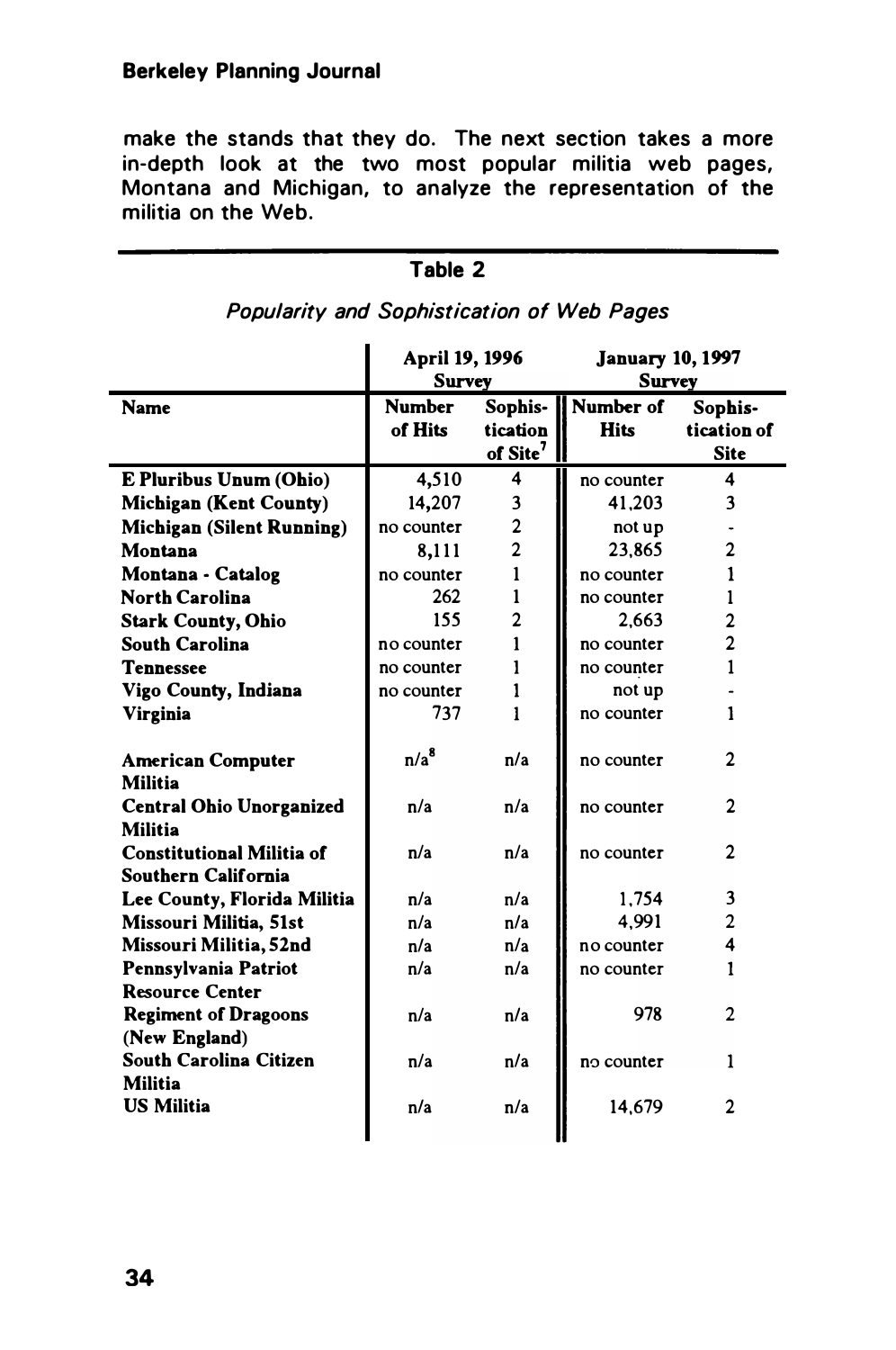## World Wide Web - Montana Militia

The Montana Militia is represented by two web pages, one providing a mission statement and news and the other solely dedicated to selling militia related merchandise, such as books, tape, and survival gear. It is unclear whether these pages are the "official" web pages for the Montana Militia or if they have been set up autonomously by individual members of the movement. It appears that this page's primary purpose is conceived as announcing the Montana Militia as a group fighting against New World Order conspiracies.

The opening lines of the mission statement describes the Montana Militia as " ... an educational organization dedicated to the preservation of the freedoms of all citizens ... " The page continues with quotes and references to the founding fathers of the United States, particularly Thomas Jefferson, and makes strong assertions about the current dangers facing the United States. "The Conspirators to form a SOCIALIST ONE WORLD GOVERNMENT under the UNITED NATIONS are still at work treasonously [sic] subverting the Constitution in order to enslave the Citizens of the State of Montana, The United States of America and the World in a socialist union."

Following up this assertion of conspiracy is both a solution to the problem and a justification for the existence of the Montana Militia. "The best defense against the usurpation of these freedoms by the tyranny of a run-away, out of control government is a well informed and well prepared Unorganized Militia ..." The page offers contact information and analyses on the standoff between the FBI and the Freemen in Jordan, Montana. Interestingly, the contact information provided for the militia is for postal and phone service rather than electronic mail.

No links to other militia groups, not even the Montana Militia merchandise site, are offered and this page provides little documentation to back up the assertions that were made in the page. Although there is a link to a Justice Department report on Ruby Ridge the only way to obtain further information and "proof" of the NWO conspiracy is by contacting the Montana militia via phone or mail. Therefore, the popularity of this page cannot be easily explained by the resources and information available there. It may simply be a result of the Montana Militia 's ability to garner a great deal of media attention that leads people to visit this site .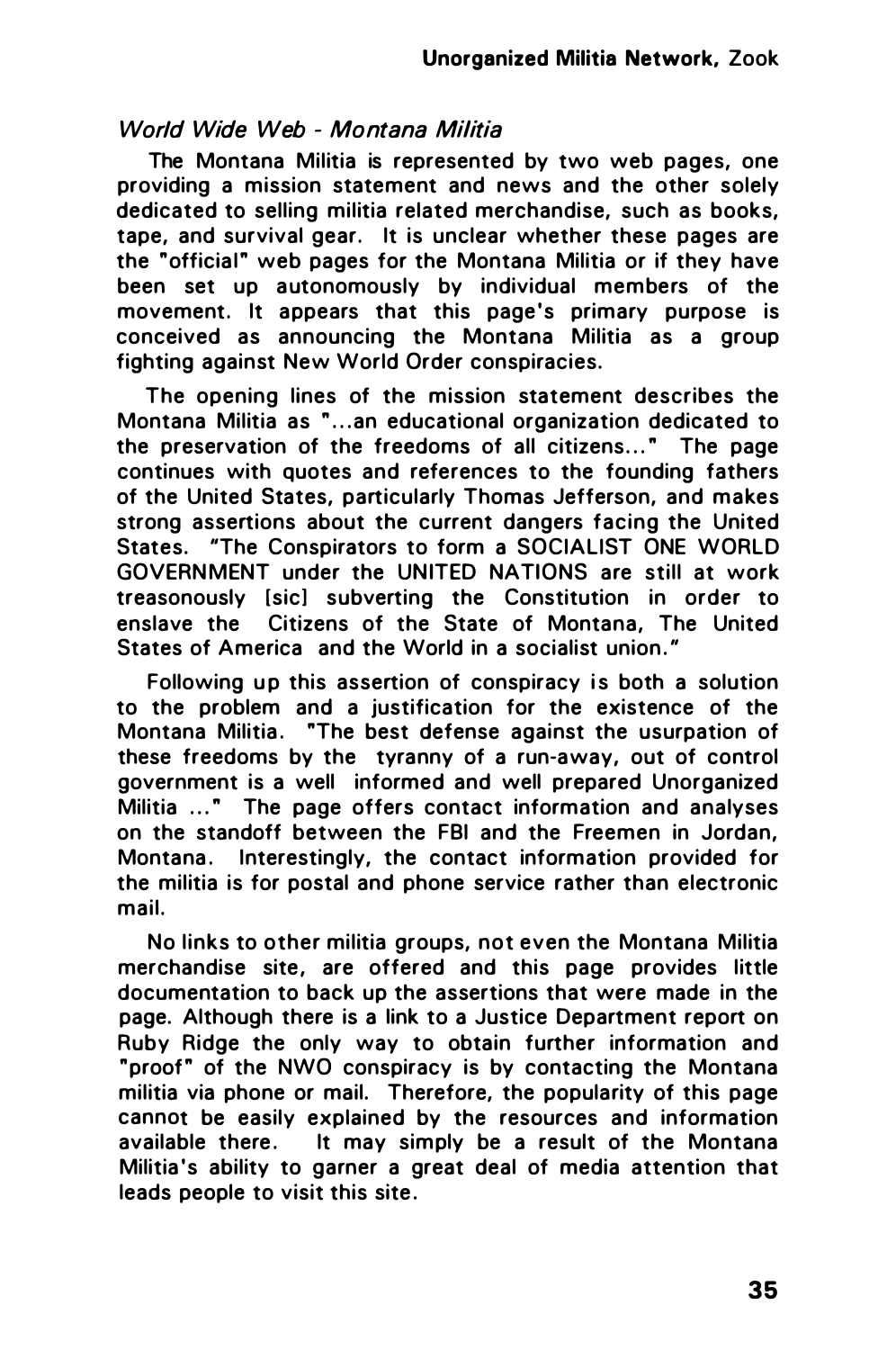#### Berkeley Planning Journal

#### World Wide Web - Michigan Militia

The Michigan Militia web site is the most popular Unorganized Militia site surveyed by this study and offers substantial information about itself and many links to other sites. In contrast to the strongly ideological polemic offered at the Montana militia page, the Michigan militia page describes itself in the following way.

> "The militia is more accurately called a guarantor of a peaceful society. The militia is strictly a DEFENSIVE organization. Our function is to preserve and defend the Constitution of the United States of America and the State of Michigan as well as the citizenry at large."

The Michigan page contains links to documents and other sites that manifest the same conspiracy beliefs voiced by the Montana page but in its official description of itself, the it uses the words defensive and peaceful.

The Michigan page offers extensive contact information for its organization through a map of Michigan that shows the organizational structure of the militia and includes phone numbers for unit commanders for every county in the state. A bi-weekly newsletter is also available on line and via electronic mail. In addition to its self-promotion evident in the rhetoric of defense, the Michigan page also offers resources for the militia user who visits it. Michigan-specific contacts and nationallyoriented resources are both available. Reflective of this resource base is the fact that links to the Michigan Militia page are popular on other Militia and Patriot web pages.

#### World Wide Web - Conclusion

This survey presents a snapshot of the growing Militia movement presence on the World Wide Web. Each site is put to various uses but the common thread appears to be using these pages as both contact points and information depots about the New World Order Conspiracy. All the sites recognize the potential of Web pages to act as recruiting tools to attract new members to the movement. The survey also highlights the differences among Militia movement groups as evidenced by the "militant" stand of the Montana Militia page and the "defensive" stand of the Michigan page. Although these pages provide an exponentially increasing number of stances and opinions, they are all united by rage against the U.S.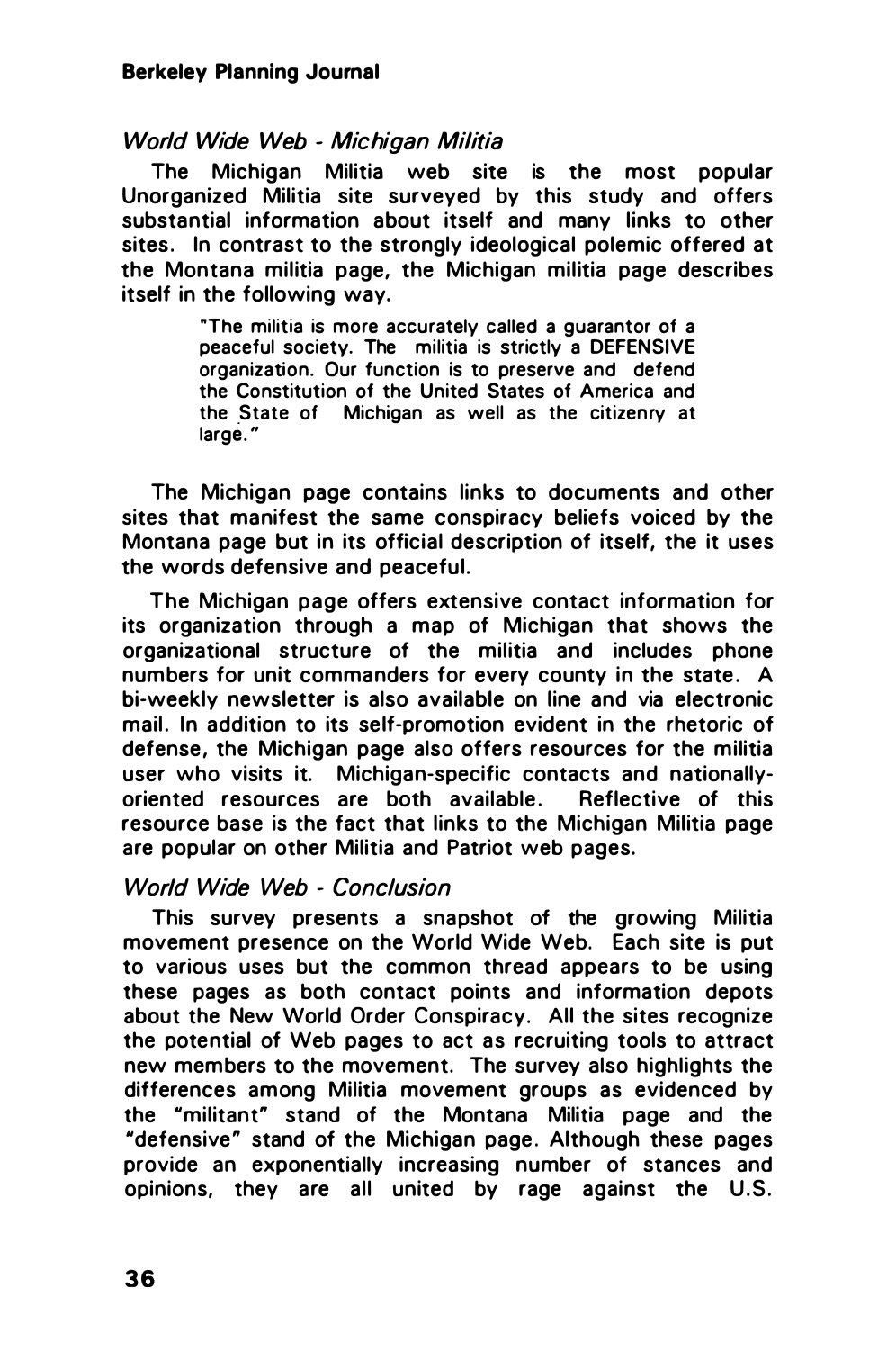government and the belief that someone is stacking the deck against them .

## MILITIA DISCOURSE ON THE INTERNET

Both Bulletin Board Services and Web pages are useful tools in providing information for and about the Militia movement. However, these examples are largely one-way conduits of information with limited feedback opportunities through email. Horizontal discourse among members of the Unorganized Militia is possible on computer networks through a newsgroup format which allows for individuals to post and respond to other people's opinions. Through this process a dialogue is<br>constructed and issues debated. Militia newsgroups are constructed and issues debated. available both on BBSs and the Internet. Because BBSs restrict access to their newsgroup this study used the Usenet group misc . activism . militia (MAM<sup>9</sup>) which was established in February of 1995 and is generally available throughout the Internet.

MAMs mission was defined as providing "an environment for the coordination of the militia movement throughout the world, with political information, propaganda and important news" (Chapman 1995). It is a very active group with often over one hundred postings<sup>10</sup> a day from many different participants. The discourse present on MAM will be interpreted as defining a sphere of acceptability in which Usenet militia discourse can take place rather than being completely representative of all the participants. Each individual poster is designated as a numbered voice although the numbers do not always reflect the order in which the postings took place. This examination is divided into three sections that encompass a large part of the discussion during March and April of 1996. The sections include: 11 Motivations for participating in the Militia movement, 2) Organization of the Militia, and 3) The April 19th Anniversary of the Waco Fire and Oklahoma Bombing.

## Motivations Behind Participation

The motivations to participate in a movement are an integral part of its self-definition. Reasons for participation in the Militia movement have been indicated in the section on Unorganized Militia beliefs and reappears again and again on MAM. Some of the most interesting series of exchanges result from inflammatory postings to the group that bring a mixture of heated and measured reactions. For example, one particular posting castigated the entire Militia movement as the lunatic fringe .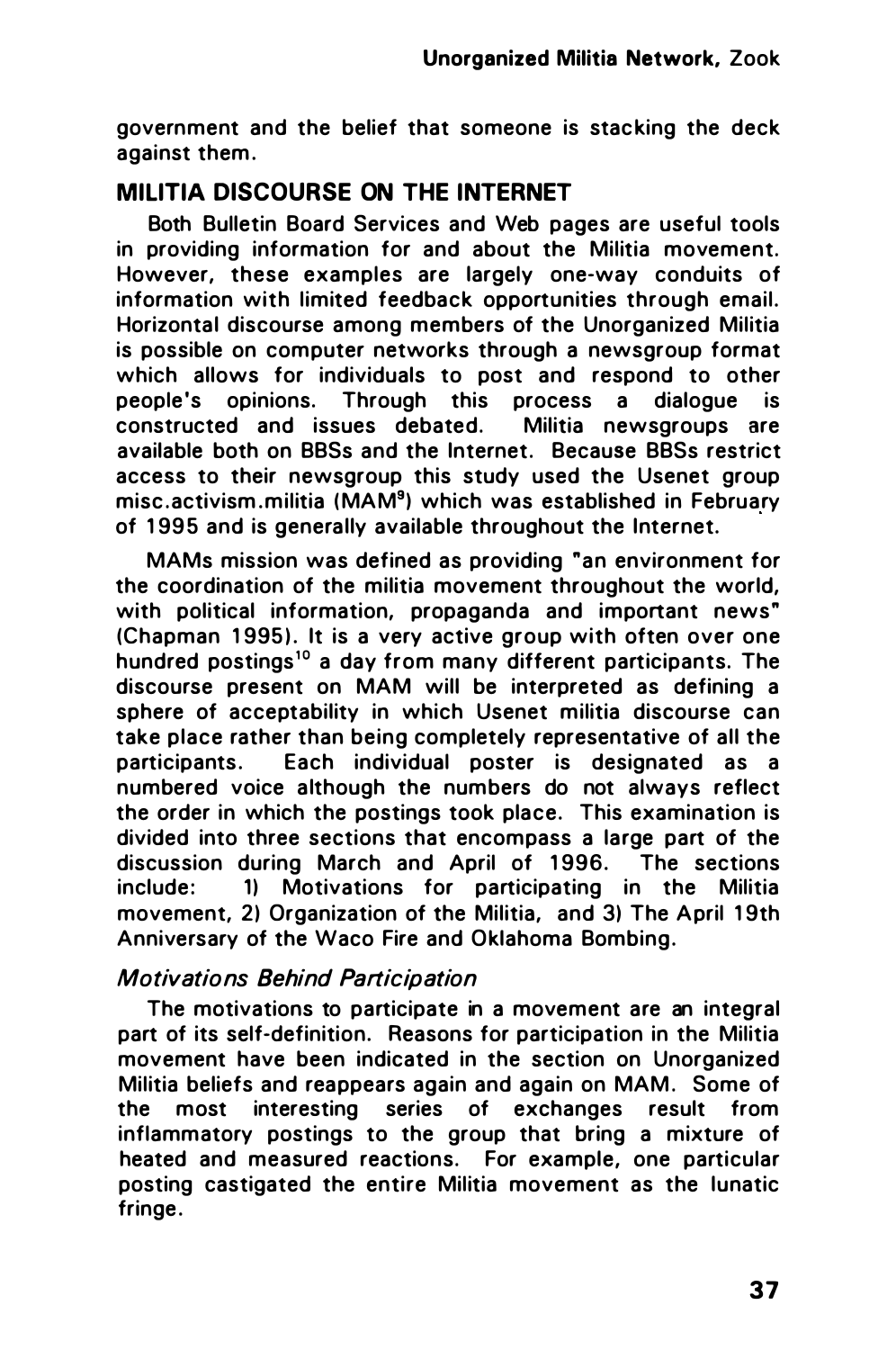voice 1: "This whole militia phenomenon is morbidly{sic] fascinating. Here are .. many groups of individuals who for that lack of another enemy they have chosen to make the American govt. their enemey [sic] of choice.."

voice 2: "You have a lot to learn about the motivations behind the phenomenon. There are many reasons why people have formed into militias, including:

- excessive use of force by law enforcement
- passage and attempted passage of laws violating civil rights
- ·• attempts at the federal /eve/ to restrict firearms ownership
- protesting excessive taxes
- designating private propeny as federally controlled, without compensation Just to name a few. ·

voice 3: "To be honest, I am scared. I don 't want the US to become a police state. I want to enjoy my freedoms... At our current pace, I honestly do not think that my children or their children will enjoy such freedoms if we do not do something NOW. •

The first posting brought numerous responses including a laundry list detailing a federal government out of control and an open confession of fear for the future. The provocateur also decided to affront the readers of MAM with a comparison between them and the Freemen of Jordan, Montana.

> voice 1: " ... on close inspection, the differences among the militialoons are minor. The Freemen sound exactly like the people who inhabit misc. activism.militias. They talk about the same things: ... They espouse bizarre racist views ... •

voice 3: "You are responding to the wrong elements of the Patriot or militia movement. In every ideological movement, divisions occur. ...As patriots, we must admit that some "less acceptable" or misquided elements exist within the movement.... Perhaps, by simply acknowledging that these elements exist within the movement, but that their views are not widely supported,...we can minimize the damage that these elements cause to the larger movement."

The second responder took this opportunity to distance himself and the Militia movement in general from the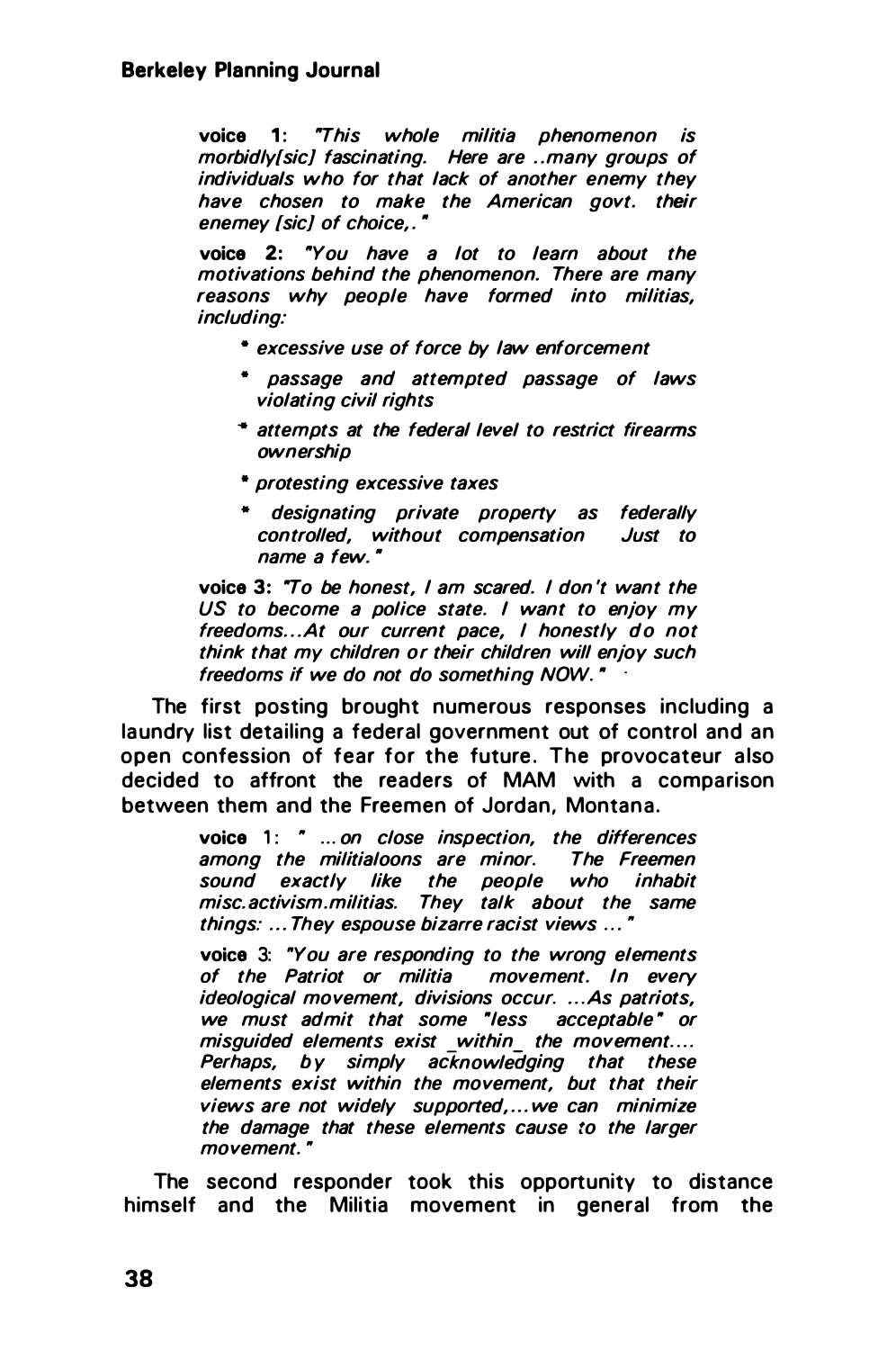"misquided" Freemen. He acknowledges that such elements are contained within the militia but clearly feels that these are minority within the movement. Judging from the postings that preceded this, these posters are arguing that distrust ot the government and global forces, largely account for their participation in the Militia movement.

## Organizational Issues

Another topic that is often discussed on the MAM newsgroup revolves around the issue of organizing the Militia movement. As the following discourse illustrates a big question is whether misc activism militia is a useful forum for this effort and how computer networks can be used to further these goals.

> voice 4: "We have no National Orginization [sic], because nobody really trusts anyone else. Half the people who read this group don 't post here, and a chunk of those who do don 't sign their names, cause the Big Bad Boogey Gov 't might take them away. •

> voice 5: "Absolutely. There 's also the simple fact that while militias might be able to arm themselves and secure local areas, with a lack of organization and particularly in the absence of information-sharing, or reliable reporting from other areas, they 're isolated and can be very easily manipulated by any of a number of opposing camps. •

> voice 6: "I agree with that 100%. But then we must realize that this is not a forum for the real thing. This is a debating place for each side. If I were going to try to organize a real resistance to those who are taking away our bill of rights, I sure wouldn 't do it here. "

Although voice 4 decries the lack of participation from the readers of this newsgroup and voice 5 points to the value of a national organization, voice 6 brings the discussion back to reality. Organization of the Militia movement is utilizing computer networks but this newsgroup is too uncontrolled of a forum to be use by a real resistance movement. General discussion about militia beliefs and conspiracies theories can ta ke place and help to build the network identity of the Militia movement but real organizing takes place elsewhere.

## Anniversary of April 19th

April 19th has acquired a great deal of symbolism for the Unorganized Militia movement because it is the anniversary of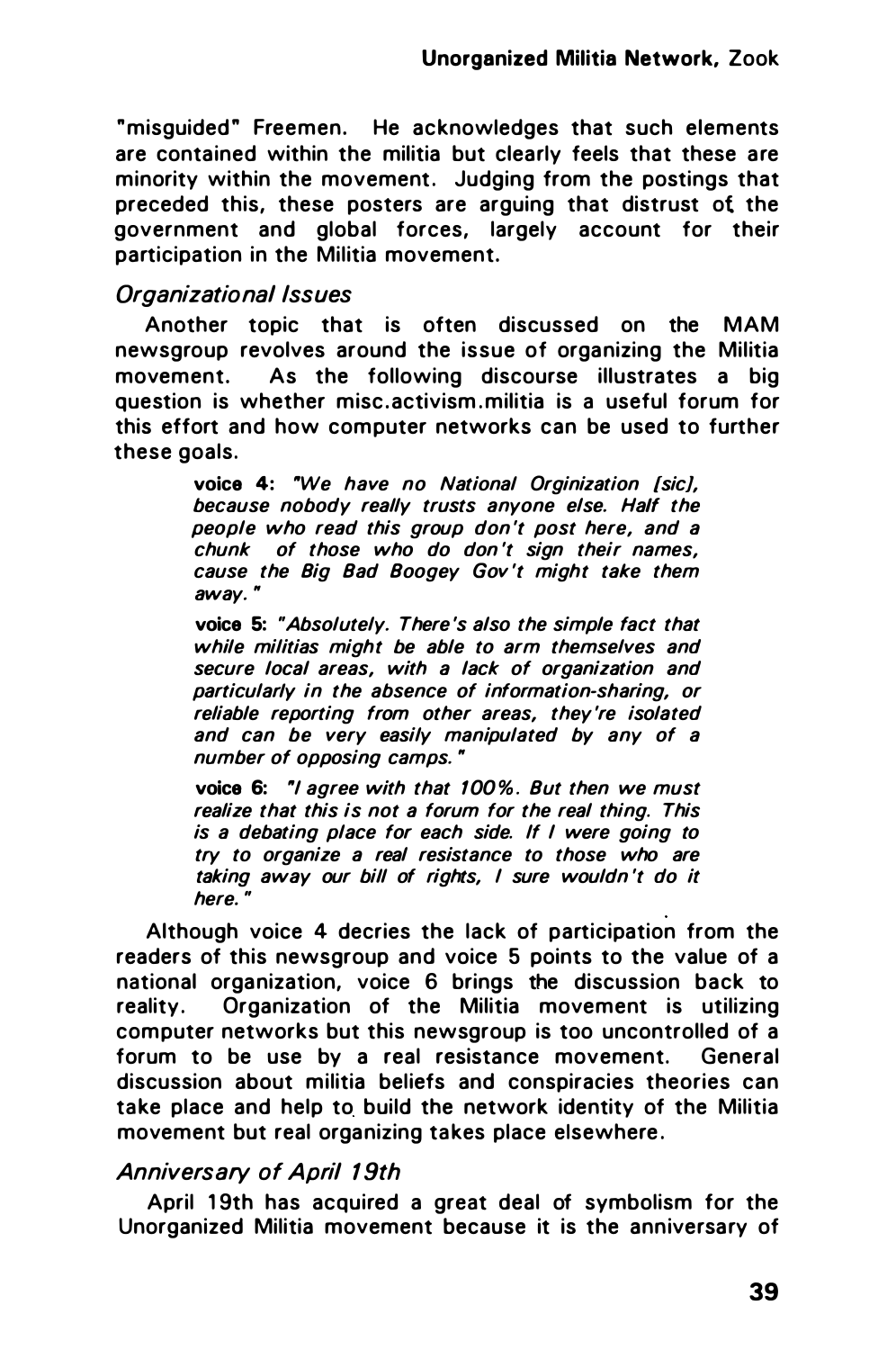both the finale of the Waco confrontation and the Oklahoma City bombing. Therefore, during the time that this research was conducted there was a great deal of discussion in the MAM newsgroup on how best to recognize the day.

> voice 7: "April 19th is a day of tragedy for all patriotic Americans. First, we have the Feds murdering innocent children and then we have a nut killing more children in the name of those kids in Waco ... Let 's march on Washington, arms in hand to show that though we detest federal limits on our rights and that we are willing to fight to defend ourselves and the rights granted to us by God and the  $constraint$

> voice 8: "March on Washington? With arms? ..... Sounds like someone is still marching to the beat of a different drummer (Linda Thompson)... This is so desperately foolish. This is exactly the sort of thing that would convince the general public, that those with militia affiliations, patriots, and firearms owners, are loonies. •

As this exchange illustrates there was ample disagreement within MAM between more militant members of the Militia movement and those who interested in presenting themselves as rational individuals to the public. This type of exchange was consistent with many of the postings around the subject. However, most could agree on Waco as a symbol for the excesses of the government, and the need for patriots to defend themselves was one of the strongest recurring themes in this thread of discussion .

> voice 9: "It is our job to redefine the event. It was not mass suicide. It was not an accident. It was not a bungled tank job. The FBI and ATF pumped hatred for the Davidians into America from Day One. When public opinion was where the government wanted it, the Davidians were exterminated. •

> voice 10: "April 19, 1996 marks the beginning of escalation of the Patriots' war against the New World Order's incursion into the good ol' U.S. of A. ...Let us lay aside the temporary differences that have heretofore separated the diverse groups in this grassroots movement. Unity must be achieved SOON or we 'II all be annihilated by the encroaching monster called the NEW WORLD ORDER. "

The discourse focused primarily on the Waco event and when the issue of the Oklahoma City bombing was raised it became contested ground between "Reichstag" theorists and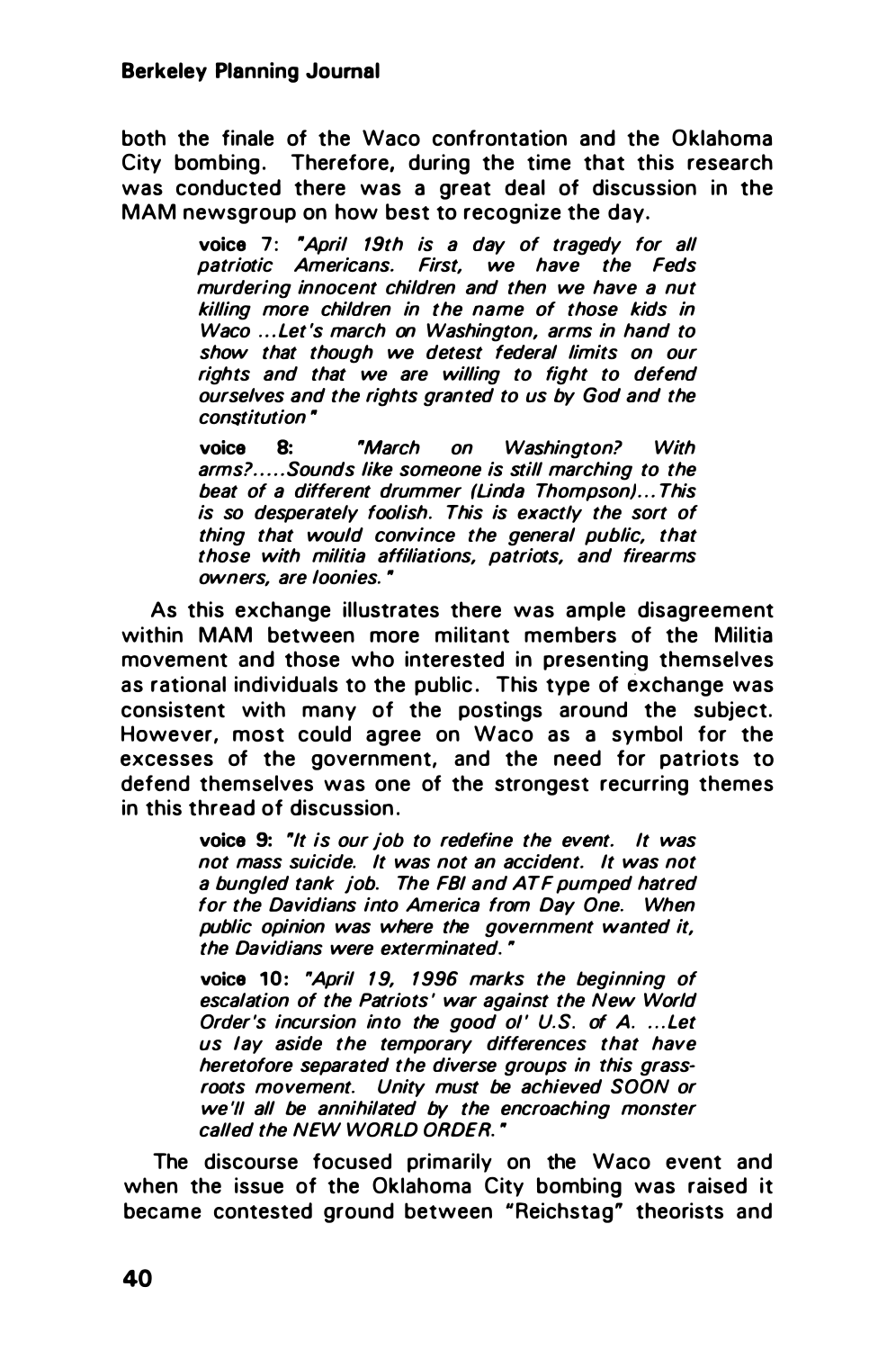those acknowledging the connection to the Patriot movement. Furthermore, because of the Freeman standoff at the time of these postings many conversations dealt with the possibility of yet more martyrs for the movement.

## Conclusion

This presentation of militia discourse on the Internet does not claim that it is representational of the entirety of computer-<br>mediated militia communications. The newsoroup mediated militia communications. The newsgroup misc . activism. militia is a publicly available forum which anyone can read and which does not provide a secure private environment. BBSs provide more tightly controlled forums for discussions and electronic mail lists, equipped with encryption technology, offer even more secrecy. Given the seditious beliefs held by militia members there is little doubt that a large portion of militia discourse, particularly of a more extreme and illegal nature, takes place at an inaccessible level.

Recognizing these limitations, it is possible to make some conclusions on the content of militia discourse on the Internet. First, the conception of the federal government out of control seems to be a widely shared belief that is reinforced by postings providing examples of abuse, voicing concerns of future oppression, and simply agreeing with other people's fears. Second, confrontations between militia groups and the government are widely interpreted as confirmations of the conspiracy beliefs held by militia members. Lastly and perhaps most importantly, the Militia movement is not a uniform movement with a centralized ideology. Rather, it is a constellation of ideologies that share some common beliefs but challenge the validity of other stances within the larger militia framework. The discourse of the newsgroup is an important forum where militia members can debate which aspects of these ideologies are a legitimate part of the militia identity.

## A NETWORK MILITIA MOVEMENT?

This study offers an empirical examination of the role that computer networks have played in the growth of the Militia moment during the past three years. An intriguing question is whether this analysis leads to the conclusion that there is a network aspect to the Militia, that is a movement where computer-space constitutes an arena for organizing and interaction. Computer networks strengthen the movement in five important ways.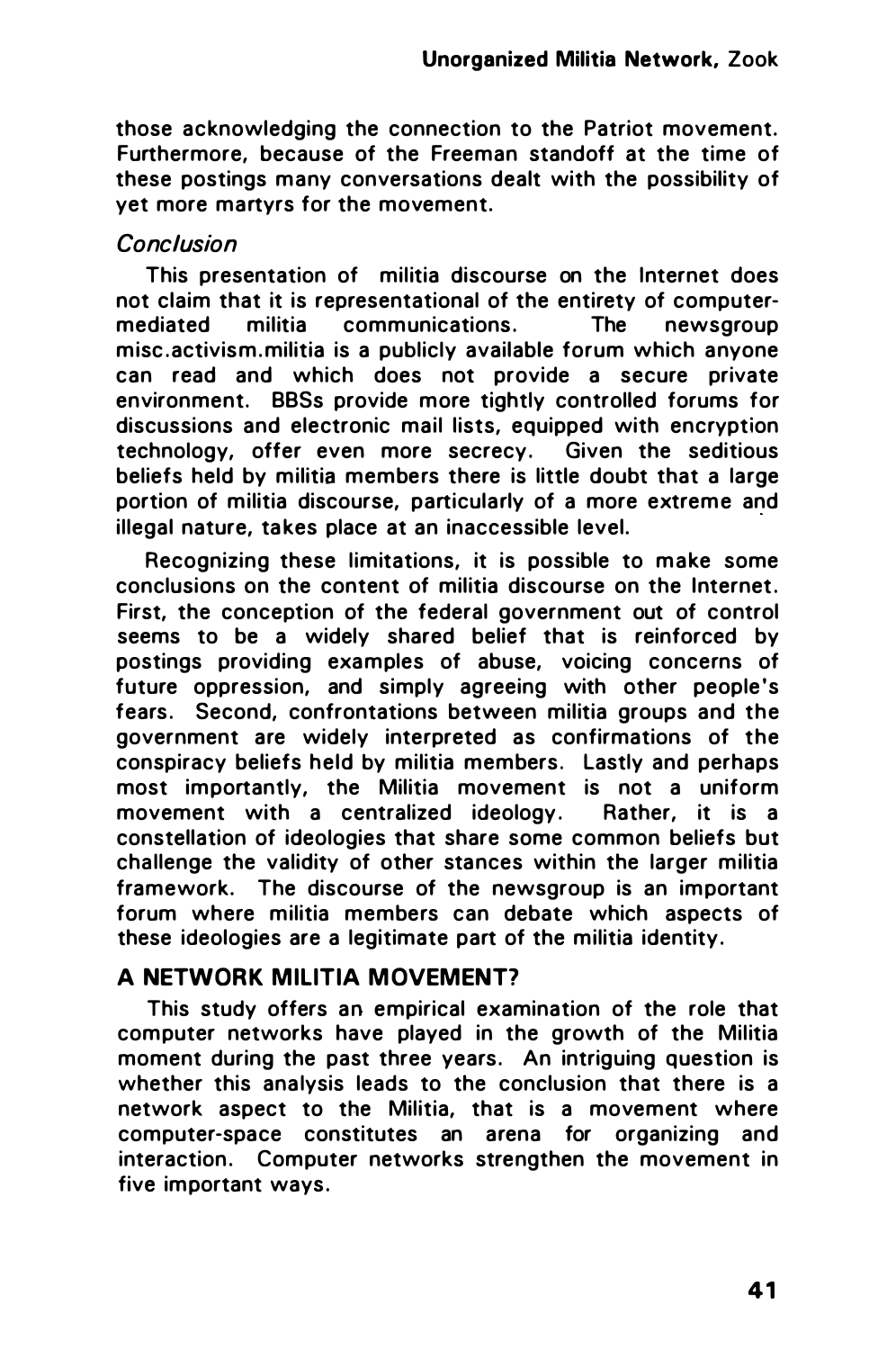1. Acting as an alternative information source: Computer networks allowed the Militia movement to bypass the existing mainstream means of communications to create an alternative information source. BBSs, Web Pages, and email lists offer presentations of current events that interpret news through the lens of militia conspiracy theories. Although alternative presses have existed historically, computer networks greatly increase the speed and scope in which this information can be disseminated.

2. Equalizing legitimacy: The nature of the Internet and Web disconnects information from a traditionally recognizable source and provides a sense of equal legitimacy for all materials. Addresses for Web sites do not correspond to an established system of validation and a site may portray itself as something that it is not<sup>11</sup>. A well designed and technically sophisticated Web site can create a aura of reliability and representation when in reality it may simply be the work of one individual. This equalizing effect has been important for the Militia movement by providing people with verification for conspiracy theories from "authorities" located in cyberspace.

3. Creating greater access to the mainstream: Militia information is far more accessible to mainstream readers via computer networks than has previously been the case. Readers still need to voluntarily seek out information related to the Patriot movement but searches using Web search engines can lead users to militia sites even when they are not specifically requested. For example, a search conducted on gun control or abortion will produce many possible sites to visit, some of which contain links to sites related to the Militia movement. Because of links between Web pages it is relatively easy to progress from a site dedicated strictly to gun control to a document on Second Amendment rights to justifications for the legality of Unorganized Militias to explanations of militia conspiracy theories. The initial search may be on a relatively mainstream topic but individuals with militia-like sentiments can acquire information about the movement with an ease that simply was not possible earlier.

4. Reducing isolation: This easy access to militia conspiracies theories and discourse reduces the isolation that scattered individuals and groups may encounter in their own community. Rather than feeling like one group against the nation it is possible for the local organization to picture itself as part of a larger community that shares its beliefs. This also can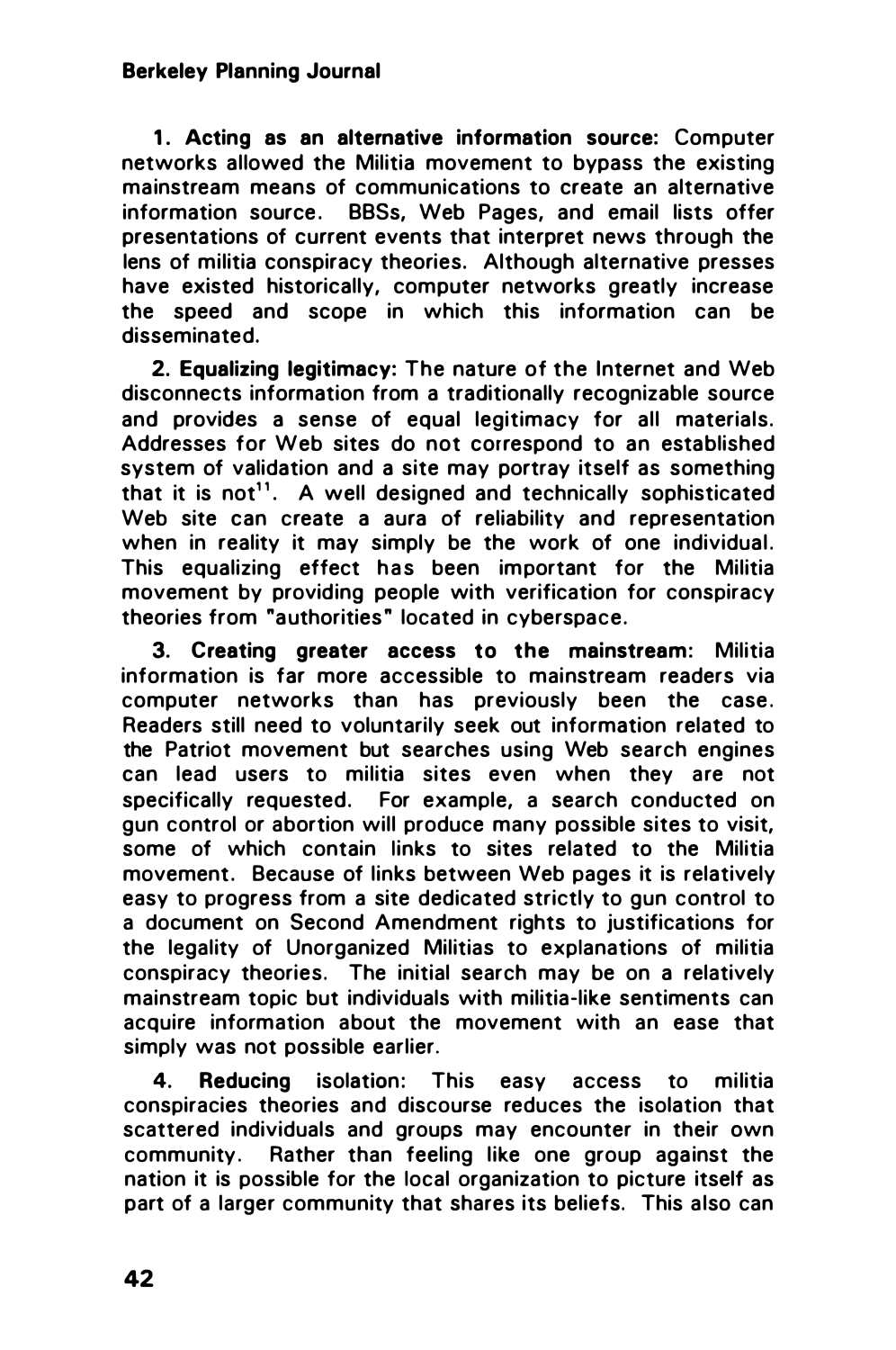serve to explain and reinforce the fears of people who would otherwise remain isolated from any larger movement.

5. Communicating between de-centralized groups and individuals: Finally, computer networks offer an ideal form of communication for a movement that is widely dispersed and has no centralized organization. The fast communication offered by the Internet is ideal for spreading news and creating links between local Patriot and Militia organizations. Issues can be debated, new allied groups can be formed, and strategies charted independently from centralized structures. At the same time groups are able to remain aware of the directions in which the movement is moving.

#### The Imagined Network Militia Community

The combination of these five effects of computer networks have helped the Unorganized Militia movement imagine . a community that links local groups and individuals to a larger networked group. The concept of an imagined community borrows from the work of Benedict Anderson and his argument that imagined political communities form the basis for nationalism. This is not to argue that the Unorganized Militia movement is a nationalist movement. Rather, it is an attempt to stretch the concept of community in the context of a new form of communication that allows a networked form of organization among hitherto isolated individuals. In other words, the formation of a community around imagined or virtual interactions rather than locally-based and historical connections .

Anderson defines the nation as "an imagined political community - and imagined as both inherently limited and sovereign." (Anderson 1991: 5-6). The concept of nation is inherently *limited* because without an other or others to balance against, the concept of nation is meaningless. Nations are sovereign in order to delineate their independence from an age where regimes were based on an all-encompassing religion. It is conceived as a *community* because regardless of reality a nation is perceived as a profound horizontal comradeship. Lastly, it is *imagined* because no one can ever meet all the fellow members of a nation and yet the image of connection to these unknown people remains. This definition of a nation is very relevant when applied to the analysis of the Unorganized Militia movement set forth earlier in this paper.

The Militia as Limited. The Militia movement defines itself as the defender of the Constitution and traditional values in the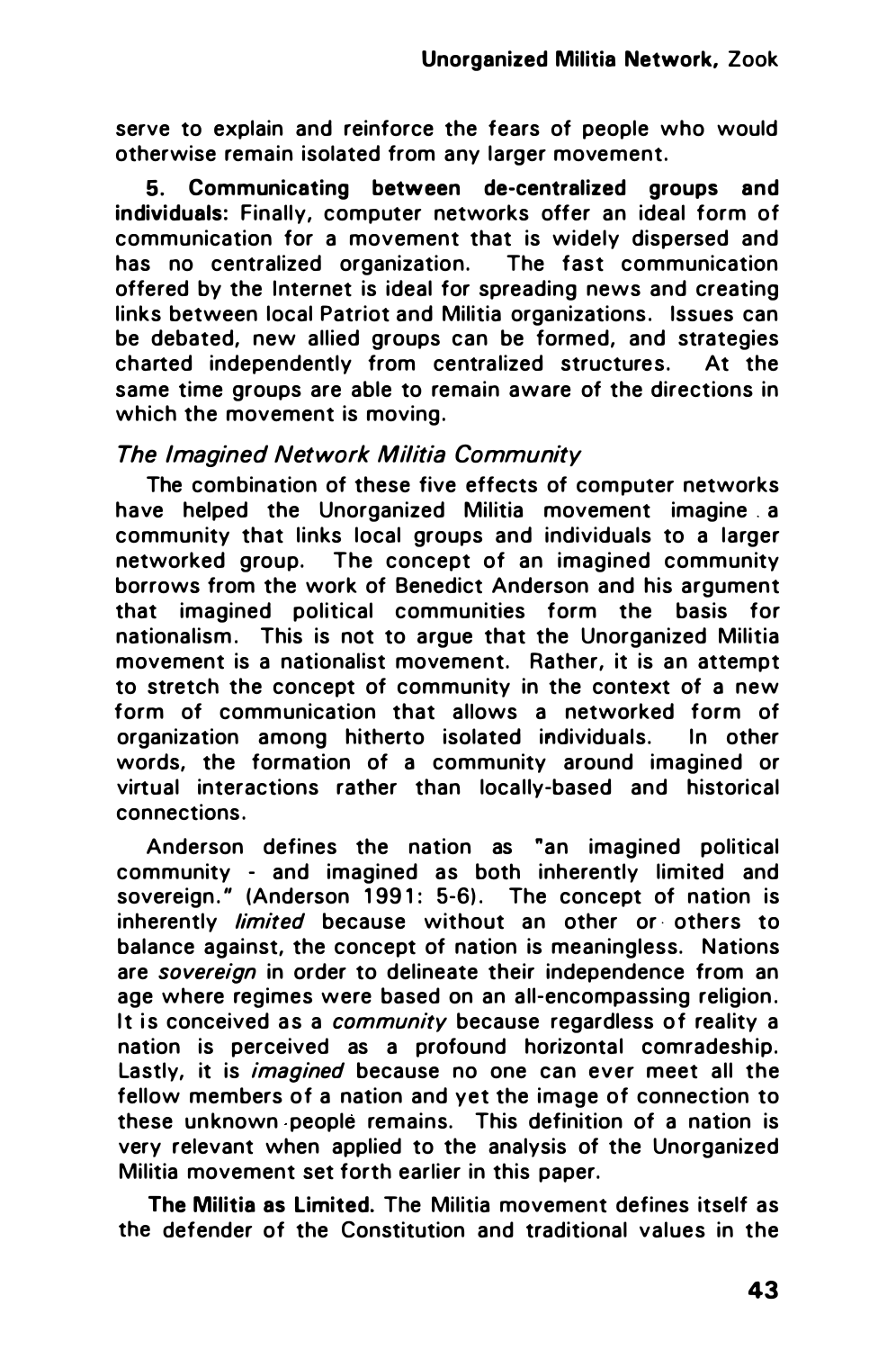face of assaults from the global New World Order and a tyrannical federal government. Although membership in this movement is "open to all", it is with the proviso that those wishing to join believe in a conception of reality which contains a sharp delineation between the Militia movement and the rest of society. As Bob Fletcher of the Michigan Militia describes the movement, "We have to forget about right-wing, left-wing. We have good guys and bad guys, that's it." (Klanwatch 1996:71).

The Militia as Sovereign. One of fundamental strands within the Militia movement is the declaration of the sovereignty of the local over the federal or the global. This is exemplified by the Posse Comitatus (Power of the County) forebear of the Militia movement which held that the highest level of power should be embodied in the office of county sheriff. It is also contained in the very organizational structure of the movement. Although various individuals have attempted to assume the mantle of national leadership, no formal organization exists that controls a large number of militia groups. Rather they are organized at the state and county level and present themselves as defenders of their own particular locale. The newsgroup discourse on Jordan, Montana illustrated this sense of local sovereignty, "...should a "call to arms" become warranted, it should be the responsibility of Montana Militia units, not visitors or wanna-be generals..."

The Militia movement perceives itself as the legitimate descendants of the original Constitution and as such are entitled to sovereignty from the current illegitimate government controlled by a global world order. However, the sovereignty claimed is inherently local without a clear sense of a geographically contiguous militia nation. For example, the Freemen's claims to a sovereign Justus Township is limited to their 960 acre ranch. This local sovereignty becomes linked to the larger concept of militia sovereignty by the association with other sovereign militia areas through computer communications.

The Militia as a Community. An important characteristic of the Militia movement is its perception of an array of enemies acting against its mission. This "siege mentality" creates a need for solidarity as one of the April 19th postings stated. " Unity must be achieved SOON or we 'll all be annihilated by the encroaching monster called the NEW WORLD ORDER." This unity may be difficult because of to sectarian infighting,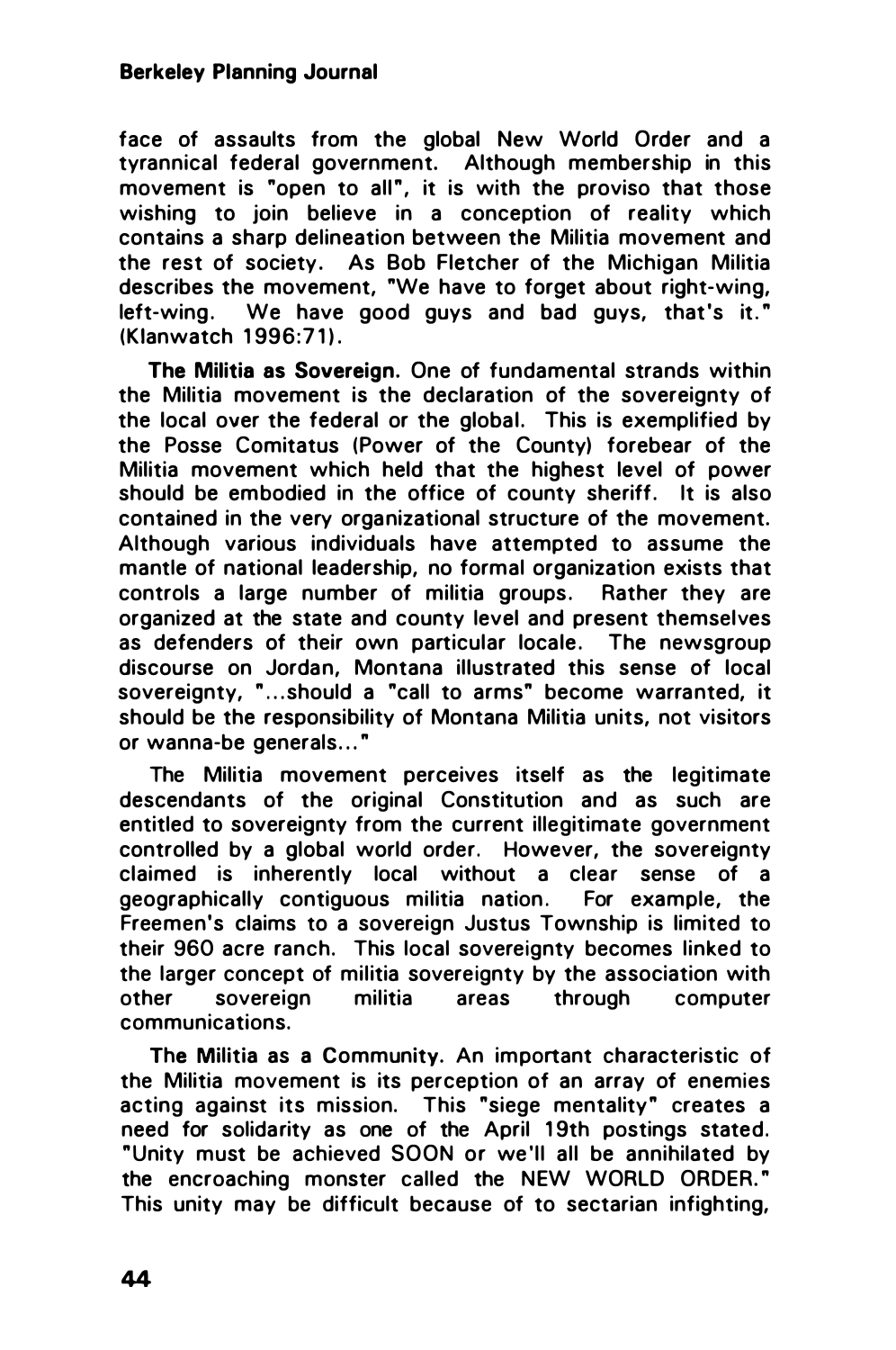but the fact that the Militia identity is so hotly contested speaks to its importance to the movement.

The Militia as Imagined. The last point raised by Anderson is the one that is most directly applicable to the Unorganized Militia 's use of computer networks. To imagine a community requires constant reaffirmation that although one does not know or have direct contact with the other members, they exist. Anderson draws an example of this process from the institution of reading the daily newspaper. "At the same time, the newspaper reader, observing exact replicas of his own paper being consumed by his subway, barbershop, or residential neighbors, is continually reassured that the imagined world is visibly rooted in everyday life." (Anderson 1991:36). Just as reading newspapers connect people to imagined communities, BBSs, Web pages, and Usenet discussion groups reassure militia members that their imagined community is active in daily discourse and exchange.

While newsletters and alternative presses have served to connect marginal communities in the past, computer networks make the connections immediate and highly interactive. As Stern (1996:228) asserts, "Any militia member in remote Montana who had a computer and a modem could be part of an entire worldwide network that shared his or her thoughts, aspirations, organizing strategies, and fear--a global family." Even more crucial is the ability to make connections between the patchwork of sovereign local militia and imagine the concept of a militia networked community. The importance of the physical location of the local in this image-making process is diminished because computer communications allow the imagining of a community connected in cyberspace. In this sense one can argue that there is an imagined network-militia community that acts as a unifying force within the constellation of groups that make up the Militia .

## The Historical Basis of the Imagined Network Community

However, while computer networks facilitated the growth of the Unorganized Militia movement, they did not create the movement. Many patriot and militia groups exist without a visible presence on computer networks . The movement emerged at a time of social reorganization that has threatened the dominant position of the largest part of the membership of the militia, i.e., white men. They are not militia members so much because they believe in the militia conspiracies but they believe in conspiracies, because they are unable to understand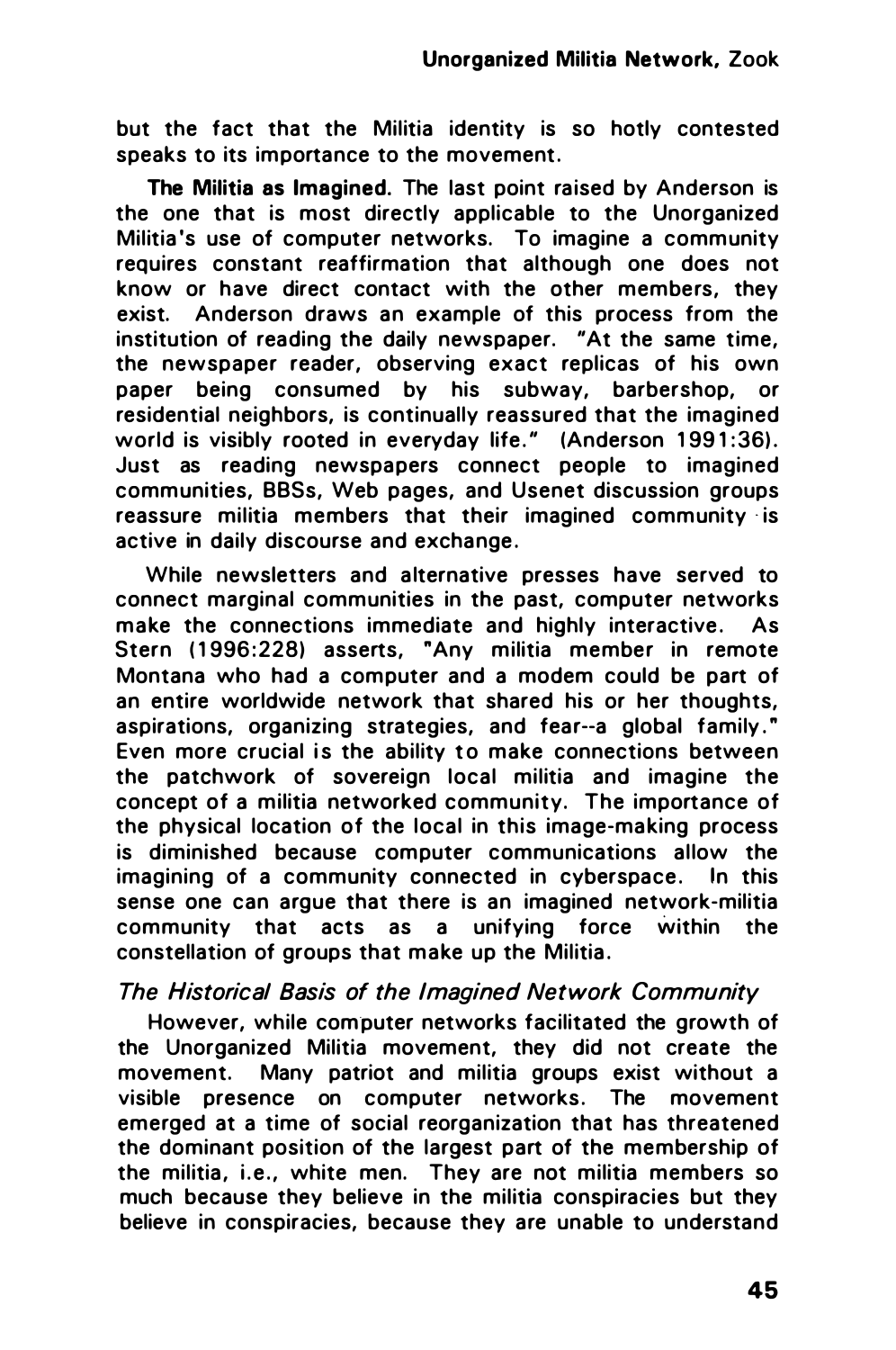#### Berkeley Planning Journal

why their place in the world has come under challenge. And they are aided greatly in accessing these conspiracy theories through the network of connection built by computer communications.

Therefore, it would be unwarranted to conclude based on the evidence presented in this study that the Unorganized Militia can be directly characterized as a completely computer network-based movement. Rather, the Internet and other computer networks act as an amplifier to trends that are preexisting in society and allow these trends to strengthen their legitimacy and reach. So while the birthplace of the Militia can be found in the transformation in the organizational structures of society, computer networks provide a nurturing environment in which it could imagine itself as a community and expand.

## BUILDING IMAGINED NETWORK COMMUNITIES

The previous section suggest that computer networks have been crucial to the way in which the Unorganized Militia movement has redefined the concept of community. In time the model of the imagined network community may help to shape a different conception of community. That is, a community that picks certain cities or areas, perhaps as specific as the few blocks surrounding a city's financial district or a cluster of rural farmers, and establishes a space of interaction that could create a new conception of identity and community. This conception might connect and exclude specific people and places according to the logic of a placeless space of social/economic interaction, i.e., cyberspace.

A crucial question for the viability of a networked community is whether electronic networks can fill the role played by traditional community institutions. Many prominent scholars of community such as Robert Putnam (1995:76) have their doubts: "My hunch is that meeting in an electronic forum is not the equivalent of meeting in a bowling alley--or even in a saloon." Other authors such as Rheingold (1993:62) assert that institutions of society can indeed be built through interactive electronic media . "There's always another mind there. It's like having a corner bar, complete with old buddies and delightful newcomers... It's a place."

The example of imagined network community of the Unorganized Militia movement suggests that the answer lies somewhere in between these opposing views. Computer communications can help communities imagine themselves and expand but the original source of the community emerges from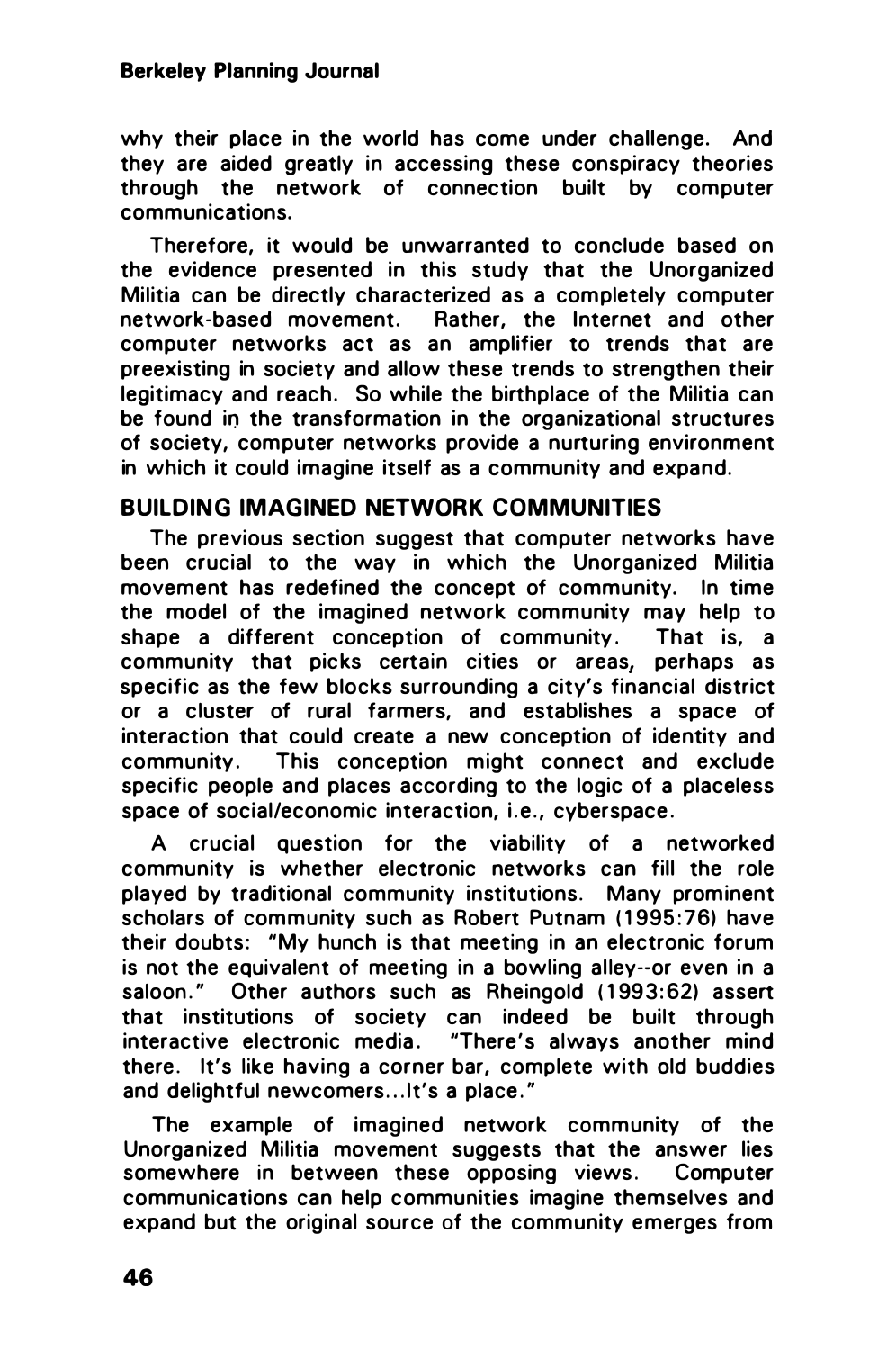the struggles and historical reality of individuals and communities located in physical space .

<sup>2</sup>While the issue of racism and white supremacy is an important component of the Unorganized Militia movement this study is primarily concerned with issues of organizational structure of the Militia movement and will not treat this subiect in great depth. Please refer to the references for further information on this topic.

 $3$  Due to the access restrictions placed on the use of BBSs, it is not possible to present a more detailed comparison of militia BBSs.

<sup>4</sup> One of the 281 sites associated with the Paul Revere Network • linda Thompson runs the Associated Electronic News BBS. Thompson declared herself the Acting Adjutant General of the Unorganized Militia, produced the video Waco: The Big Lie, and first formulated the theory that the Oklahoma bombing was a Reichstag ploy by the government to enable it to crack down on the Militia movement.

6 The World Wide Web is the subset of the Internet that supports graphical interfaces.

 $<sup>7</sup>$  The definition of sophistication of site is used as a measure of level</sup> of expertise at which the web page has been constructed. Although the line between categories is subjective. the following criteria were used in classification.

> Level  $1 =$  the most basic page generally consisting of some text with one or two graphics.

> Level 2 = basic html, background patterns, specified colors, scanned photographs.

Level  $3 =$  multiple linked pages, multiple-graphics.

Level  $4 = cai$  scripting, use of java, html frames.

 $<sup>8</sup>$  The sites below this point were non-existent at the time of the April</sup> 19, 1996 survey.

9 Not to be confused with the Montana Militia (MOM)

 $10$  In the context of Usenet a "posting" is defined as a message placed on a newsgroup and a " poster" is defined as the person who has placed a posting.

 $11$  One of the best examples of this validation problem are the parody campaign sites set up for the 1 996 Presidential campaign that were done with humorous intent but have been mistaken for the official site on first inspection.

<sup>&</sup>lt;sup>1</sup> Although the phrase " Unorganized American Militia movement" is the most descriptive and accurate designation for the movement under study, this article will interchangeably use the terms Militia movement, Unorganized Militia, and American Militia.